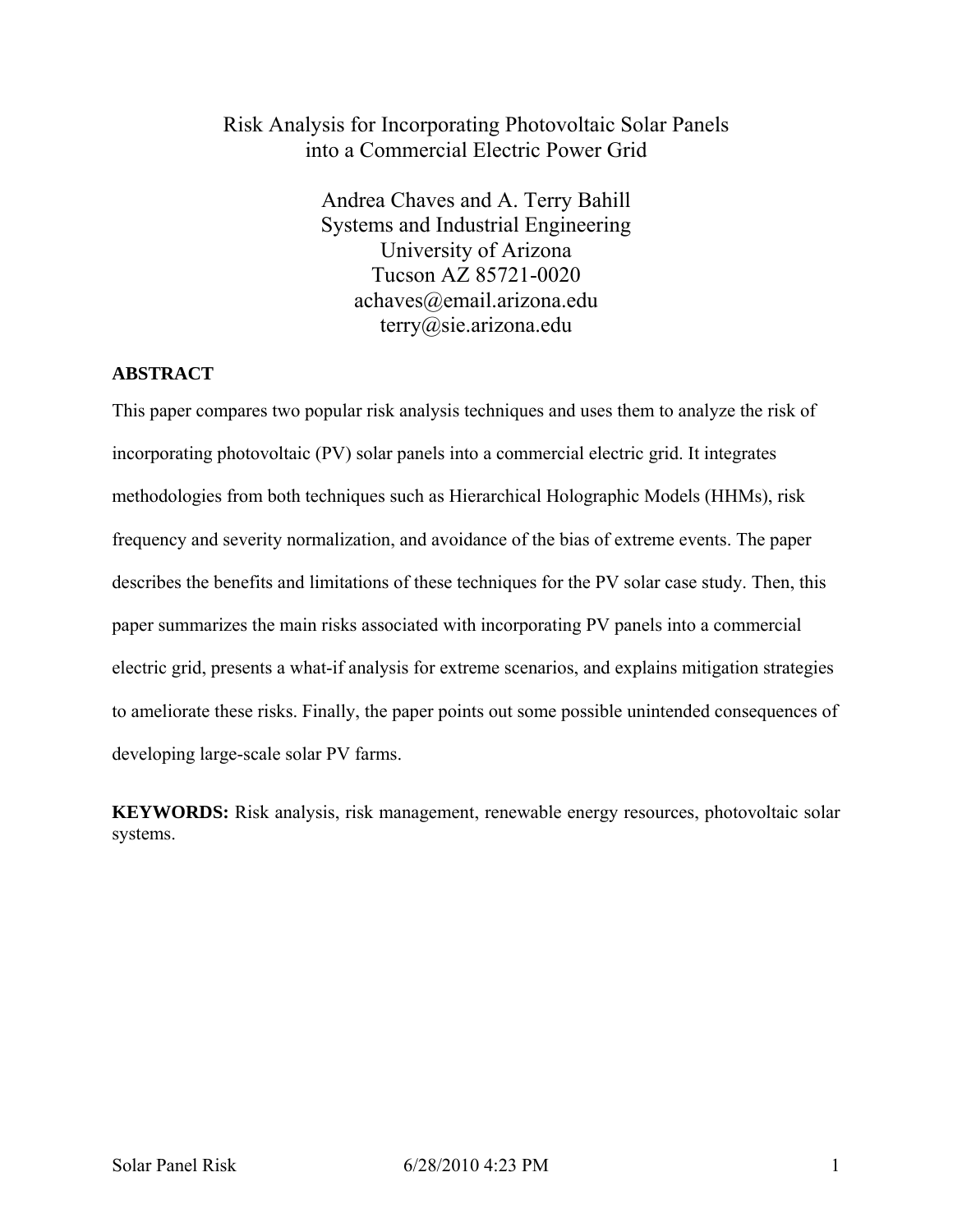#### **1. PURPOSE**

Economically viable harvesting of renewable energy is one of the most profound challenges of the  $21<sup>st</sup>$  century. To help meet this challenge, Tucson Electric Power is incorporating photovoltaic (PV) solar panels into their commercial electric power grid. However, evolving such a big complex system is risky. Therefore, a risk analysis is a mandatory part of this system design. This paper compares two risk analysis techniques: the first by Bahill et al.<sup>(1,2)</sup> which is based on Failure Modes and Effects Analysis (FMEA), and the second by Haimes et al.<sup> $(3,4,5,6)$ </sup> The goal is to compare these two techniques and apply them to the risk analysis of a large-scale grid-tied photovoltaic (PV) system for Tucson Electric Power (TEP), the electric service provider in for the Tucson metropolitan area.

TEP has experience operating a 4.6 megawatt solar array at their Springerville Solar Generating Station; however, this capacity represents only about a 0.2% of their total generating capacity. TEP needs to significantly increase their renewable energy capacity in order to comply with Arizona Corporation Commission's (ACC) Renewable Energy Standard (RES). The RES requires that by the year 2025, 15% of the utility companies' retail sales must be served from renewable energy sources and that 30% of the renewable energy of this fifteen percent requirement must come from distributed generation (DG).

This risk analysis was conducted under the assumption that a large percentage of this RES requirement will be satisfied with photovoltaic solar energy. It identifies risks and complications associated with incorporating large-scale solar systems (distributed and those concentrated in solar farms) from the utility company's perspective.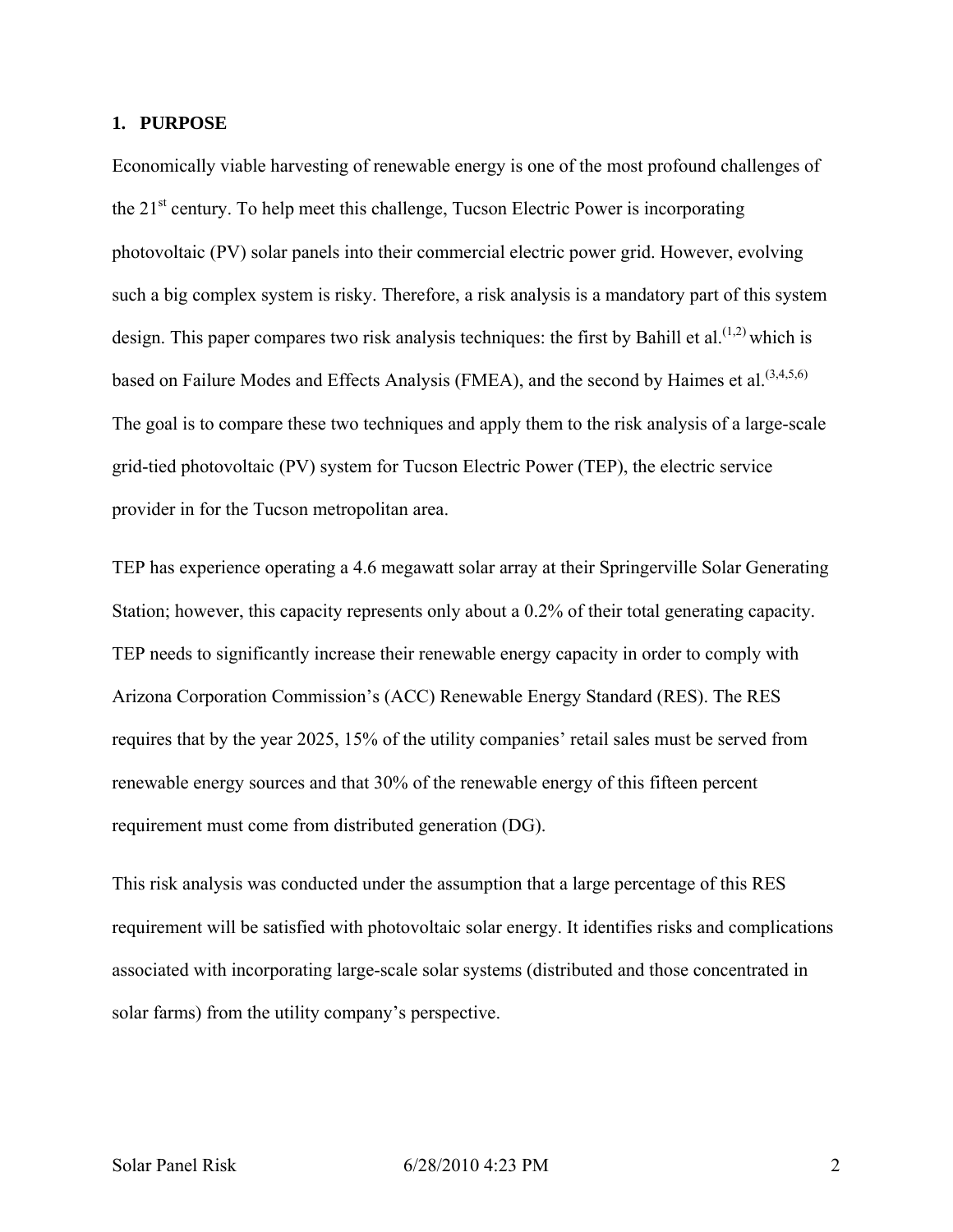#### **2. DEFINITION OF RISK**

The world is full of uncertainty, therefore, risk is an inherent component of any project or system, and risk analysis is an important part of project management. Risk is an expression of the potential harm or loss associated with an activity executed in an uncertain environment. However, there are different ways to quantify risk. Haimes' technique quantifies risk as the product of probability and severity of adverse effects as in equation (1) while Bahill's technique quantifies risk in terms of frequency of occurrence rather than probability, as in equation (2).

$$
risk = severity * probability \tag{1}
$$

$$
risk = severity * relative frequency \tag{2}
$$

These definitions are quite similar. Equation (2) would be equivalent to (1) if we divide the risk by the total number of the frequency observations. However, Bahill's technique uses frequency instead of probability, because humans evaluate probability poorly: it argues that the frequency approach helps humans to partition a set of cases into exclusive subsets, which is a mental operation that is performed quite well. Although the definitions are similar, the two risk analysis techniques differ. Haimes' technique uses both quantitative and qualitative risk analysis methods, while Bahill's technique is more qualitative. These techniques are discussed in the following section.

## **3. SYSTEM DEFINITION**

In order to conduct a risk analysis, it is important to understand how the system works. Bahill's Eight Wymorian Documents are a good source of documentation for systems that are being developed  $(7)$ ; however, for an existing system, the best alternative may be to read the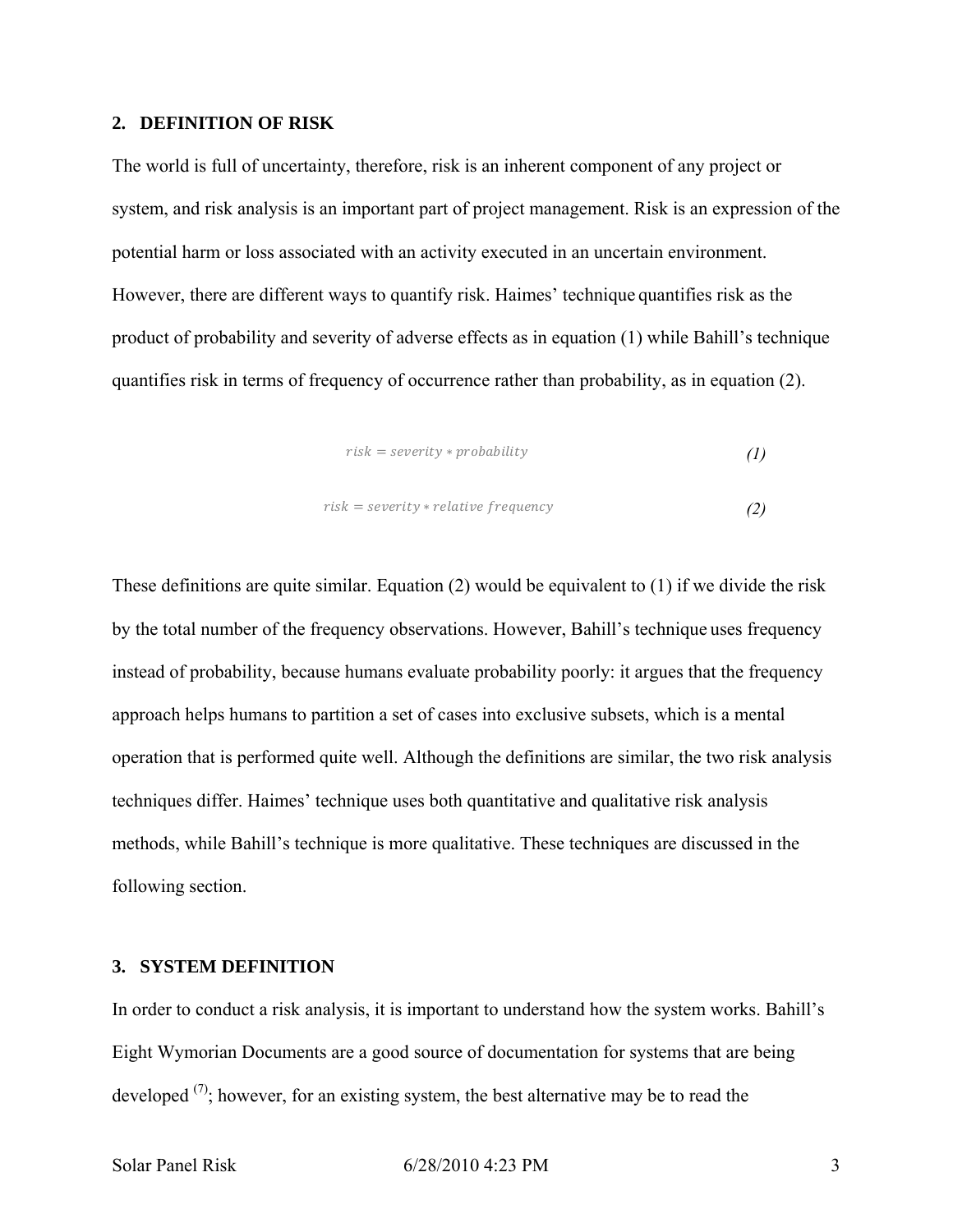documentation of the system (if any) or talk to system experts. Understanding how the system works and clearly defining the system are the two most important steps for beginning a risk analysis.

For the system definition and risk identification phase, Haimes' technique recommends the use of a Hierarchical Holographic Model (HHM) in order to give a full (and visual) description of the system, classified into main system categories and subcategories (see Figure 1). These HHM charts are presented to teams or individuals that possess enough system knowledge (system experts) in order for them to identify potential risks.

Although it is evident that Bahill's technique requires extensive system knowledge for the risk analysis, it does not prescribe specific documentation or description. In the Pinewood Derby<sup>(2)</sup> case study, the system is described extensively before moving into the risk analysis phase, but a visual depiction of the system is not included : however, they recommend the identification of various risk categories (system, project, business, safety, environmental, etc), which is analogous to the top-level components of Haimes' HHM technique.

The system definition of the photovoltaic solar system is as follows: "A grid-tied photovoltaic system consists of photovoltaic (PV) solar panel arrays and the hardware that connects these panels to the electric grid. It includes both small grid-connected solar systems as well as utilityscale projects. These systems may be located on residential or commercial property, on rooftops, or in open-land. Net-metering<sup>1</sup> is allowed; permitting customers to sell excess energy back to the grid (when supply is greater than demand) and buy electricity from the grid when their production is short. The utility company uses this solar output to meet part of their electric

 $\overline{a}$ 

<sup>&</sup>lt;sup>1</sup> Net metering allows customers with grid-connected electric generating systems (e.g. grid-connected solar PV systems) to buy electricity from the electric provider (utility company) or sell it back to the electric grid at a predetermined price when they produce less or more energy than consumed respectively.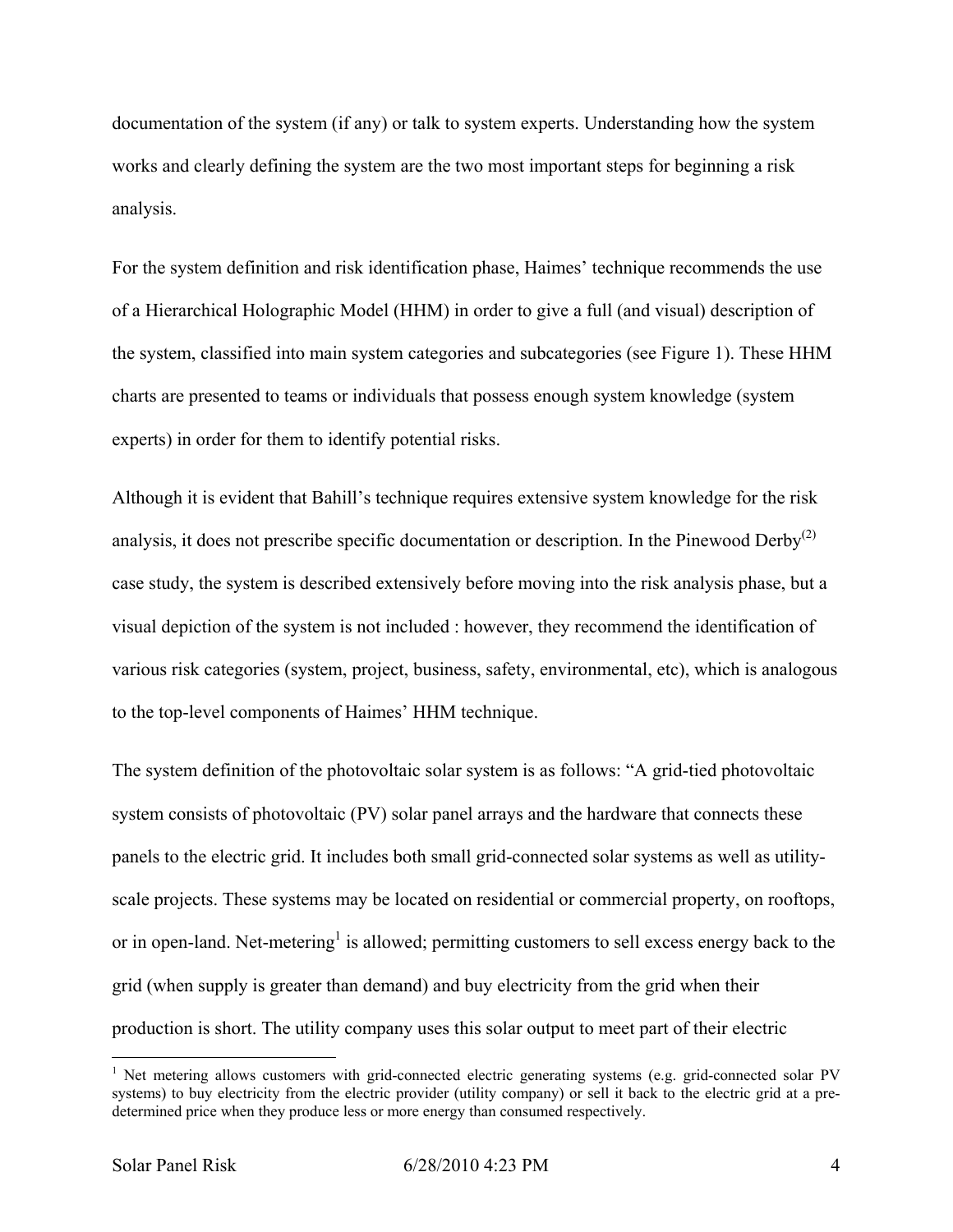demand, and must be capable of meeting electric demand during the night and during days with lower than expected solar power output. All these systems shall comply with local and federal laws."

The HHM that describes the above system is depicted in Figure 1.



**Figure 1. HHM of grid-tied solar powered system** 

# **4. RISK IDENTIFICATION AND QUANTIFICATION**

Both techniques use a similar approach for risk identification: they try to obtain significant input from system experts and outsiders to help generate, quantify, and verify risks. Bahill's technique uses risk tables and Haimes' technique uses HHMs and risk matrices to generate and summarize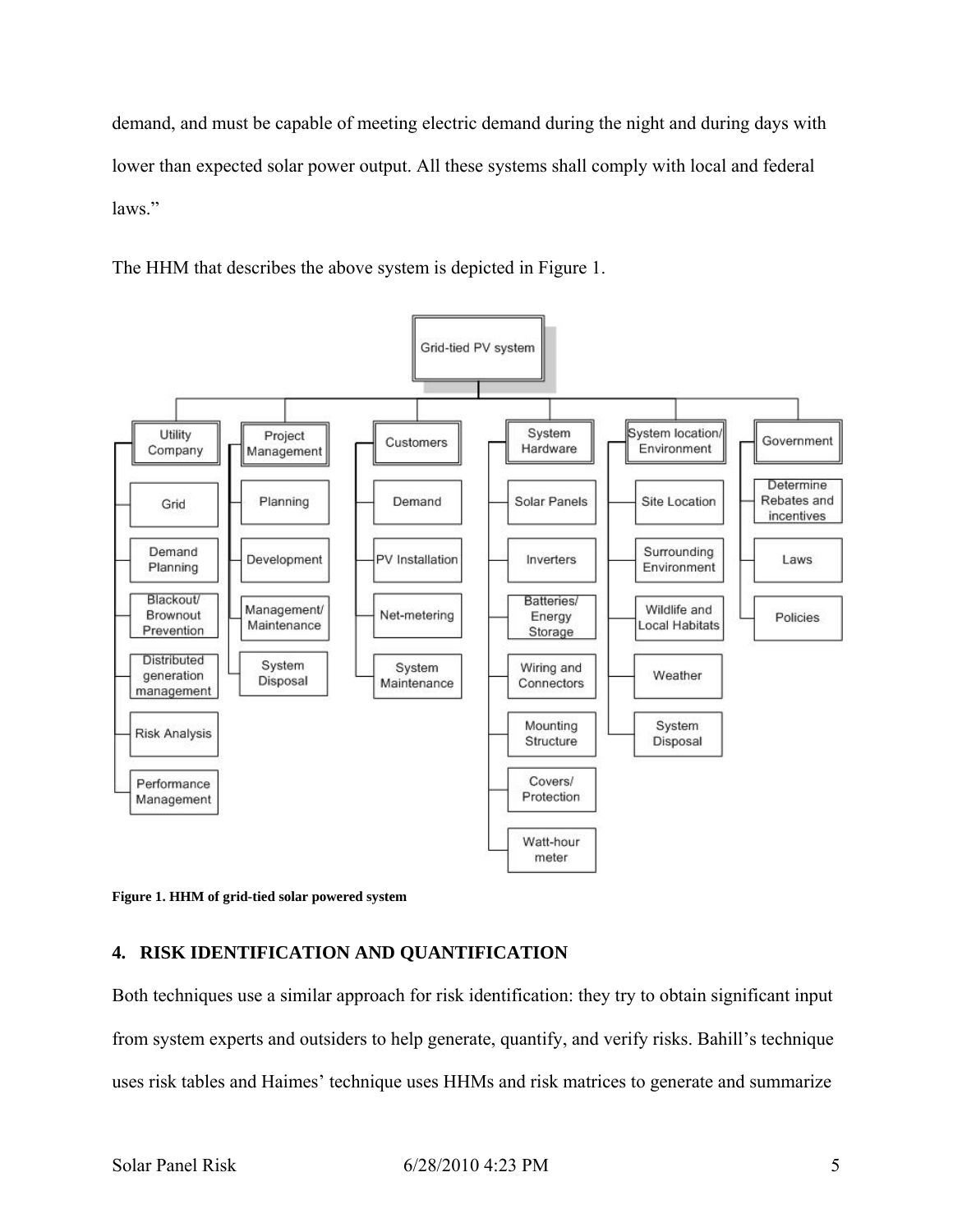risks. Risk identification is an iterative process. Once a risk table or matrix has been obtained, the resulting risks must be discussed with professionals, academics, or other system experts that can help verify, quantify, and add or eliminate risks. The risk tables summarized in this paper required many iterations. As time goes by and risk management strategies are implemented, risks and risks severities will have to be revised in order to verify that they are a true representation of the existing system.

Both techniques measure the probability or frequency of occurrence of each risk based on observations, statistical analyses of historical events, or expert opinion. Bahill's technique quantifies the risk as the product of frequency and severity and emphasizes the importance of normalizing the values of both frequency and severity so they are quantified on the same scale. This normalization guarantees that both frequency and severity are given the same weight when calculating the final risk. This technique also recommends the use of log-log plots so that extremely rare events can be tracked without distorting the risk analysis.

Haimes' technique places significance emphasis on not using expected risk (equation 1) to determine the total risk of a system since this would give the same weight to a risk with high probability of occurrence but low severity and one with a low probability of occurrence but high severity (extreme events). Instead, he uses the Partitioned Multiobjective Risk Method (PMRM) and develops risk functions for each one of these risks. In order to obtain these risk functions, the first step is to obtain the distribution function of the damage of a particular risk and then define the lower tail region:

$$
P(x < \beta) = \alpha \tag{3}
$$

Next, the lower tail conditional expectation is calculated: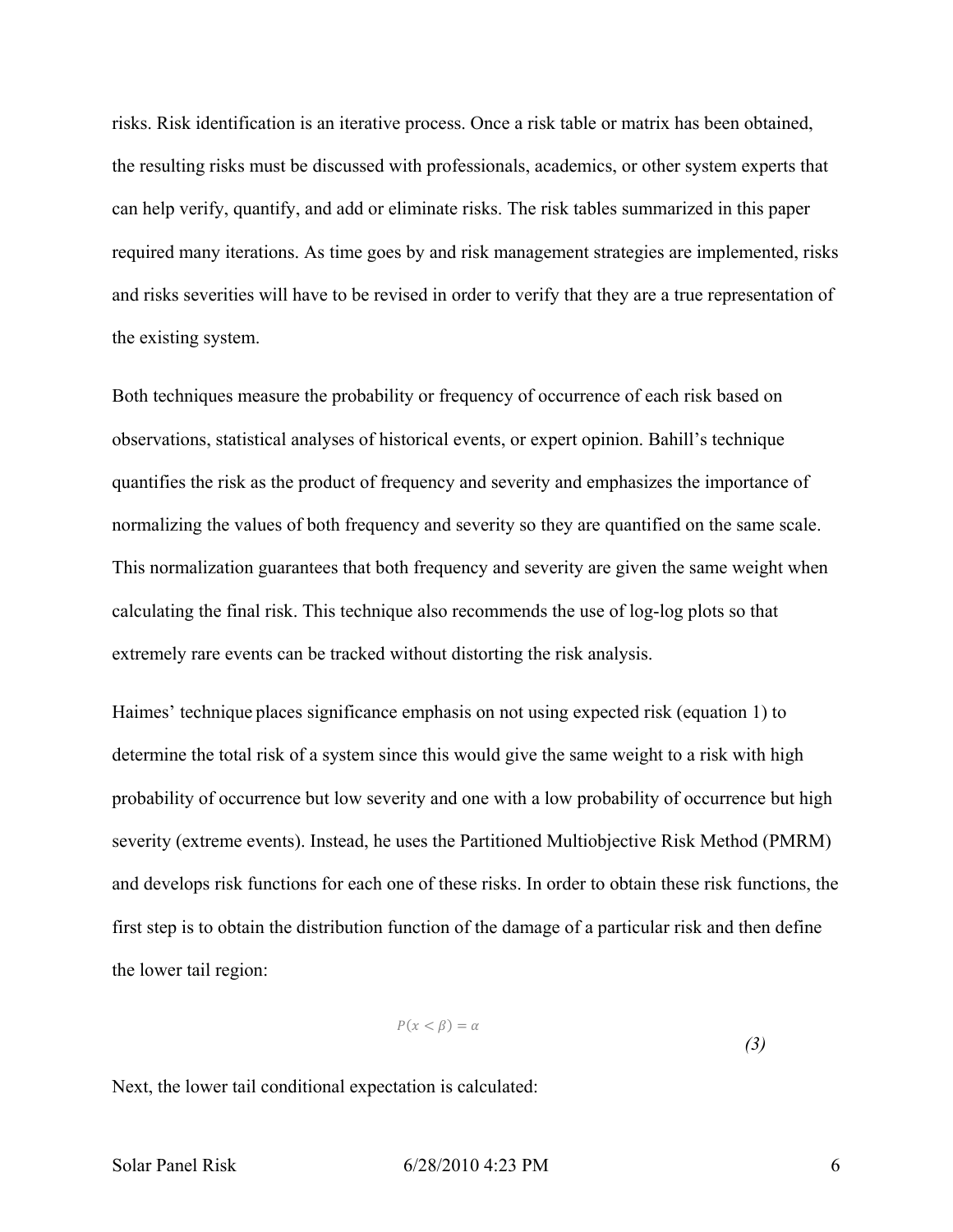$$
E[x \mid -\infty \le x \le \beta] = \frac{\int_{-\infty}^{\beta} x f(x)}{\int_{-\infty}^{\beta} f(x)} \tag{4}
$$

Where  $\beta$  is the upper limit on x and  $\alpha$  is the cumulative probability. The lower tail region with upper limit  $\beta$  is the zone with low probability of occurrence but high severity.

When trying to apply the PMRM to our TEP case study, there was one major drawback: most of our risks have been quantified in terms of time, and unless each failure mode was broken down into the frequency of failure of each of the system's individual components, there was no precise way to accurately estimate the possible damage and map this damage to the probability of failure. In order to avoid biasing the expected system reliability due to the risk of extreme events, we took a different approach: events with low probability but high severity, such as human accidents and human deaths, were eliminated from the numerical risk calculations and have been marked in the risk tables with a " $0 \times \infty$ " symbol. It is important to note that we only eliminated those risks on the lower tail of the distribution (very low probability of occurrence) since we believe that risks that have a high probability of occurrence but low severity should be kept for analysis purposes because, although the severity is low, ameliorating these risks would have a significant impact on the overall system reliability.

## **5. RISK SEVERITIES**

The severity of a risk is the perceived damage due to its occurrence. Determining severities is an important step, because it allows us to calculate the risks and rank them in order to identify the most critical elements. Severities are subjective and depend on the perception of the analyst; however, it is possible to reduce analyst-induced bias by sharing the resulting severities with system experts or other analysts in order for them to validate the severity values.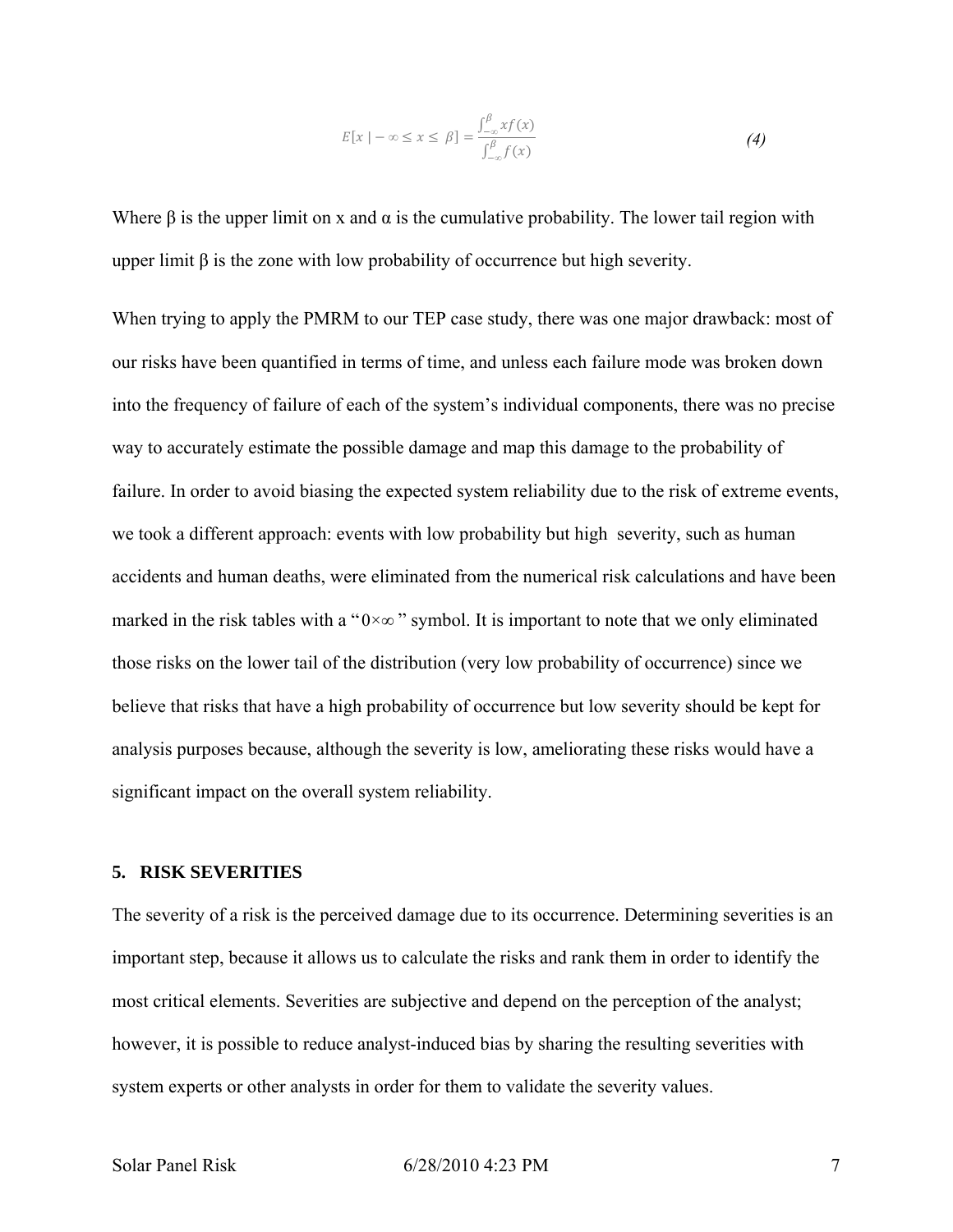Analyzing risk severities is a very common practice. Over the decades, insurance companies have developed tables to quantify risk so that different risks can be compared. They assess policy holders' risk in order to estimate the total risk of their insured pool and calculate the expected insurance cost in dollars. Understanding risk severities allows them to quantify the risk and act appropriately: by estimating expected insurance costs and they are able to determine the cost of insurance premiums so that, with a very large probability of occurrence, they will generate a profit. In a similar manner, if the utility company understands the severity of each failure, they will be able to prioritize risk mitigation strategies.

Both techniques have different methodologies for determining risk severities. Bahill's technique normalizes the severity scale so that it has the same range as the frequency scale. This guarantees that the risk does not depend only on the frequency or the severity. If the frequency and severity scales were different (e.g. frequency had five orders of magnitude, but severity had only one), it is possible that the severities would have no impact on determining the highest risk; risk could be dependent only on the frequency values. When the risk and severity scales are normalized, they will have the same weight in the quantification of risk and this problem is eliminated. For example, if the frequency scale goes from 0.01 to 100, then there are five orders of magnitude and thus the severity scale must also have a range of five orders of magnitude (i.e. from 1, very low, to  $10^5$ , very high).

Haimes' technique uses various methods for quantifying severity. In the PMRM (Haimes, 1998, Reyes & Haimes, 2002), severity is typically quantified in terms of dollars (monetary losses generated by that failure mode), which may be easier to interpret than Bahill's technique's approach (a unit-less value). Haimes' technique uses the PMRM to partition the probability axis into various severity or damage ranges and uses the conditional expected value of damage (the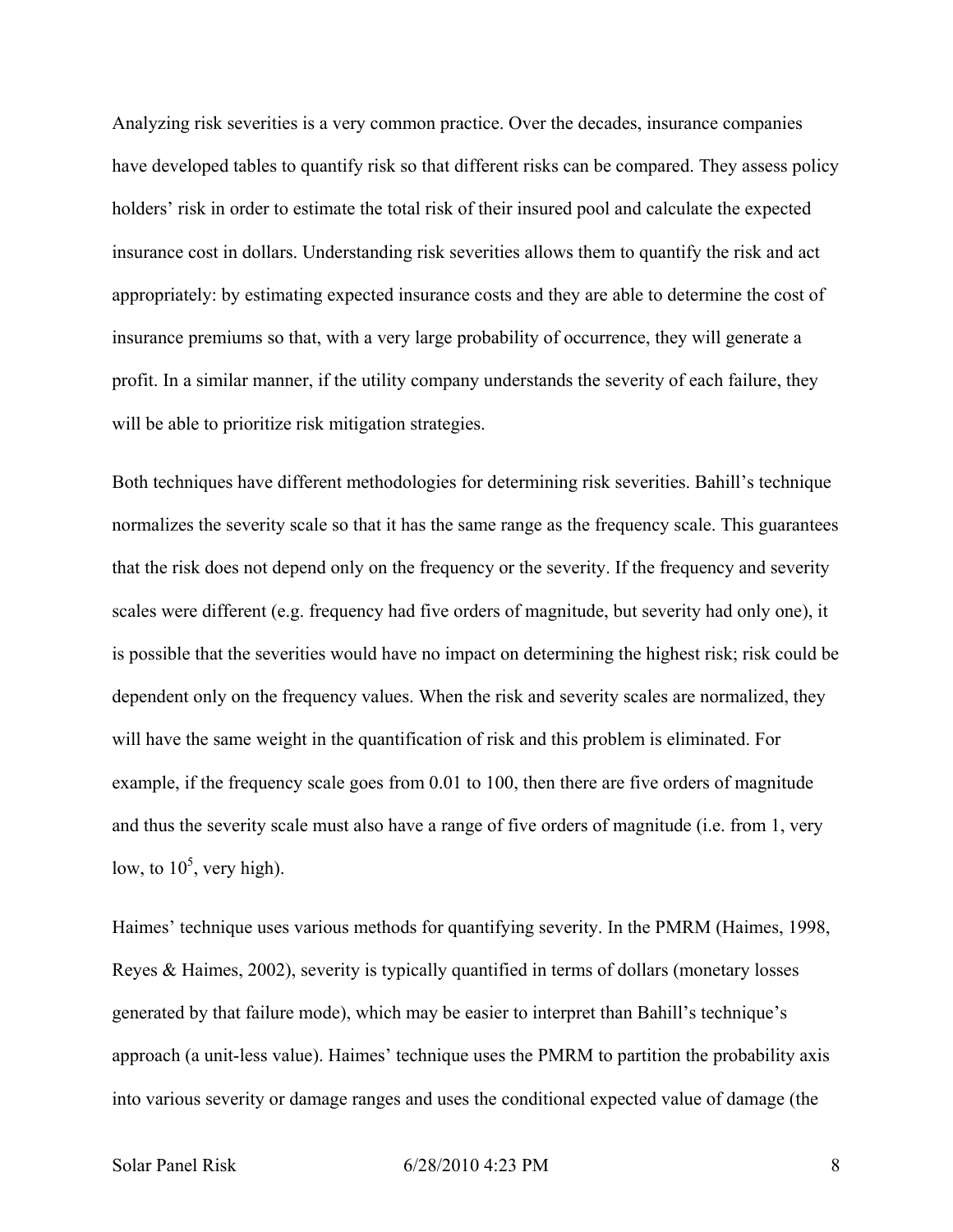expected value of the damage given that the damage is within a specific range) in order to avoid extreme event bias and obtain a better estimate of risk $(3,6)$ .

Haimes' technique also describes the Risk Filtering and Ranking Method (RFRM), where he uses a linear scale from 1 (very low) to 5 (very high) to quantify severities on both quantitative and qualitative probability scales. Based on the normalization discussion in Bahill's technique this could have major drawbacks; however, given the methodology and purpose of the RFRM, the selection of the severity scale is not important. The RFRM places emphasis on finding risks that are above a certain severity threshold and filtering the rest in order to reduce the number of risks that will be analyzed in depth. Similarly to the PMRM, each failure mode is divided into several probability ranges and each range is assigned a severity. The filtering is only conducted based on a qualitative basis determined by the severity of each risk (and not the product of probability and severity). In essence, the problem described by Bahill's technique is avoided since the focus is placed on finding the failure modes that exceed a certain severity threshold rather than in determining the actual value of the risk (the product of frequency and severity).

For the purpose of identifying the most severe risks, either Bahill's technique's or Haimes' PMRM technique would be appropriate; however, depending on the audience of the risk analysis, a quantification in terms of dollars (if possible) may be better, particularly if the risk analysis if intended for management decision-making.

# 5.1 **Algorithm for computing severity values(2)**

The following algorithm is used in Bahill's technique for computing values for the severity of the consequences

1. Assign a frequency of occurrence  $(F_i)$  to each failure mode.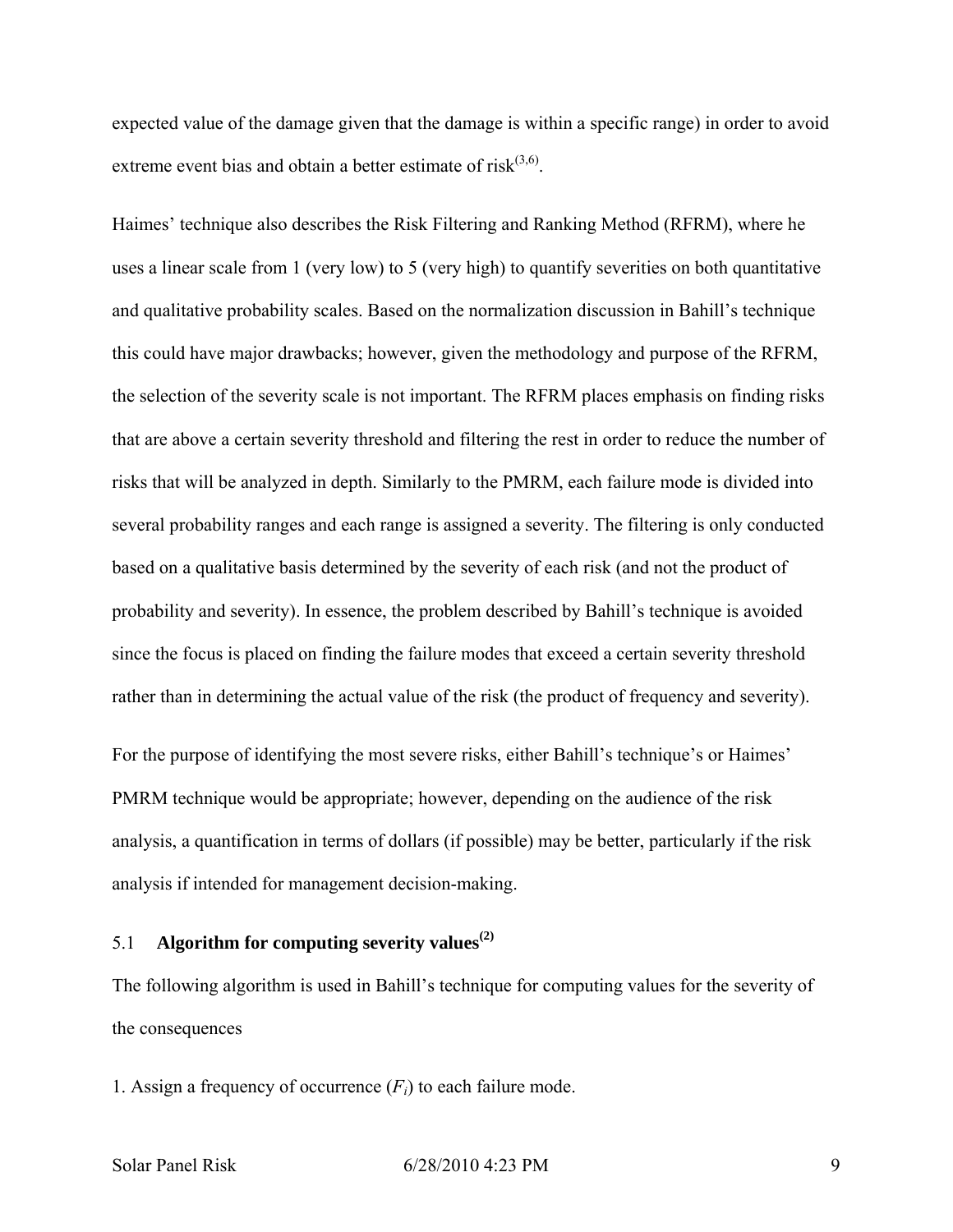2. Find the failure mode that has the most severe consequences, Call its value  $S<sub>worst</sub>$ .

3. For each other failure mode, ask: "How many of these failures would be equally painful to the Worst?" Call this  $N_i$ . This can be rephrased as, "Cumulatively, how many of these failures would have an equal impact to the Worst?"

4. Compute the severity for each failure mode as  $S_i = S_{\text{worst}} / N_i$ 

5. Normalize the severity values so that their range equals the range of the frequency values.

6. Compute the estimated risk using a combining equation.

7. Prioritize the risks to show which are the most important  $(348)$ .

Both techniques emphasize that after completing a risk analysis, you should look at (1) the high risk events, (2) the high consequence events (no matter how unlikely) and (3) estimates that have a large uncertainty. In the next iteration you should focus resources on these three items.

#### **6. CASE STUDY: RISK ANALYSIS OF THE PV SYSTEM**

When analyzing all the possible risks associated with incorporating solar energy generation into an electric power grid, there were two clear categories: risks related to uncontrollable factors such as weather, and risks related to software, hardware, or human error. Although many papers do not consider uncontrollable factors or acts of God, because there is no risk management alternative to deal with them, we deem them important given that weather risk is one of the greatest sources of uncertainty for solar power production.

Risks were initially analyzed in several different tiers: risks related to the utility company or grid, project management/development risk, customer risk, hardware risk, environmental risk, and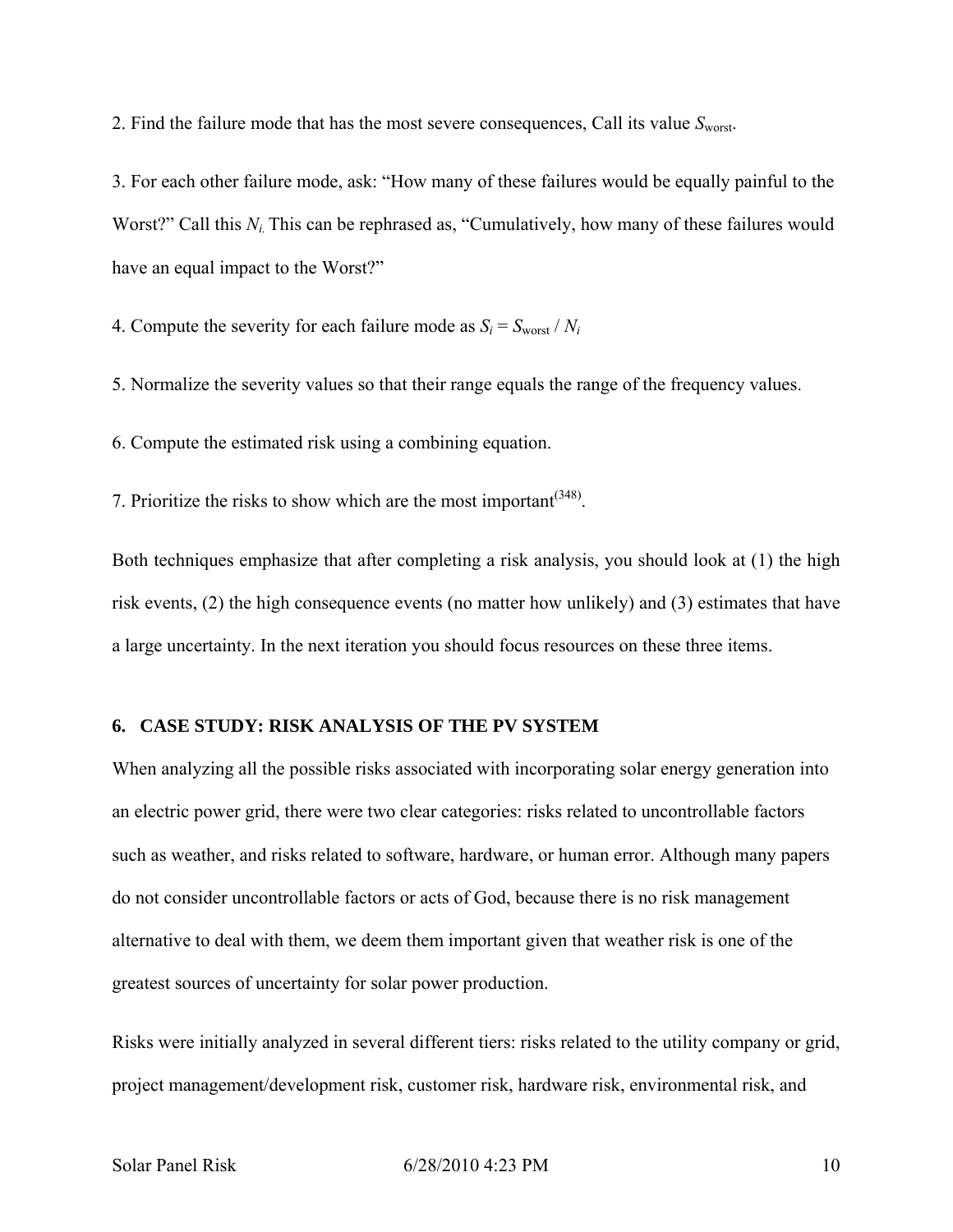government risks. The tiers described in Table I correspond to the main categories of the HHM depicted in Figure 1 .

| <b>Risk-tier</b>               | <b>Description</b>                                                                                                                                |
|--------------------------------|---------------------------------------------------------------------------------------------------------------------------------------------------|
| Utility company or grid        | Risks related to operations: not meeting demand,<br>brownouts, blackouts, etc.                                                                    |
| Project Management/Development | Risks that may be encountered throughout the<br>development of the PV project: changes in costs,<br>design issues, permit issues, etc.            |
| Hardware                       | Risks related to the hardware components of the<br>system: reliability                                                                            |
| Environmental                  | Risks related to the location and surrounding<br>environment of the project: effect on local habitats,<br>weather, environmental opposition, etc. |
| Government                     | Risks related to changes in governmental policies                                                                                                 |

The risk-tiers were analyzed from various stakeholder perspectives. For example, the first tier, "utility company or grid" is clearly a risk to the utility company; however, it can also be a risk to the customer because brownouts or blackouts can affect their daily activities and may damage their property. All these tiers will most likely have risks that affect various stakeholders (utility company, customers, environment, etc); however, the risk tables below summarize the risks from the utility company's perspective.

In order to identify as many risks as possible, interviews were conducted with various people including high-level TEP managers and directors, academics, and experts in project management related to renewable project. The information provided by them was summarized and analyzed to determine the possible risks. After identifying the risks following Bahill's technique, risks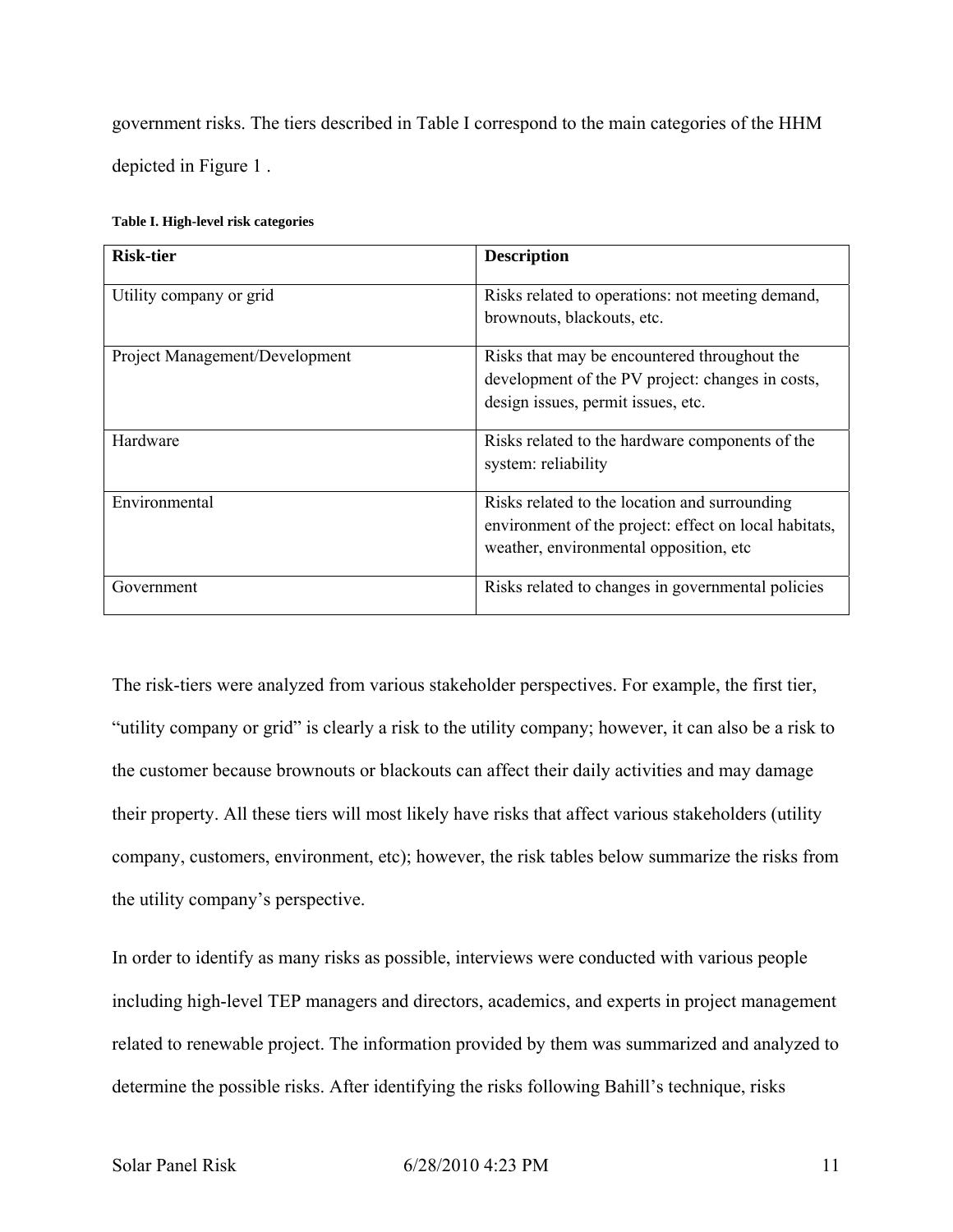frequencies were derived or estimated based on the available information. It is important to note that the HHM was generated ex-post facto and was not shown to system experts. Therefore, we cannot compare the effectiveness of the two risk identification methods.

#### 6.1 **Description of identified risks**

In our preliminary risk analysis, the greatest risk for a PV system was weather risk, the risk of the panels receiving less sunlight than expected. This is a critical factor for a self-sustaining PV system, but for a large-scale system composed of both renewable (solar) and non-renewable capacity, as it will be discussed in section 6.3, this risk can be mitigated by introducing either storage capabilities, or increasing the availability of backup generating capacity. In consequent iterations, this risk was modified in order to encompass output variability: large changes in power output ( $\pm 60$  MW) which would correspond to a solar power output variation of  $\pm 3$  sigma. This change in power output could introduce transients onto the grid and may result in **brownouts** 

Grid related risks are the second greatest risk category. These risks include the grid frequency going out of the  $\pm 0.5$  Hz limit, feeder circuit disconnects, and shorts to ground. The first two risks are expected to increase as solar PV generation increases, because the solar panels may introduce transients or voltage that is out of phase with the grid. The frequency of occurrence of these failures was obtained from TEP.

Hardware risks have been ranked at the bottom of the performance risk table and include failures due to component malfunction or external events such as lightning or dust. The frequency of failures of PV system hardware such as inverters, data acquisition systems, junction boxes, PV modules, and general failures due to lightning strikes was estimated based on a 2005 report of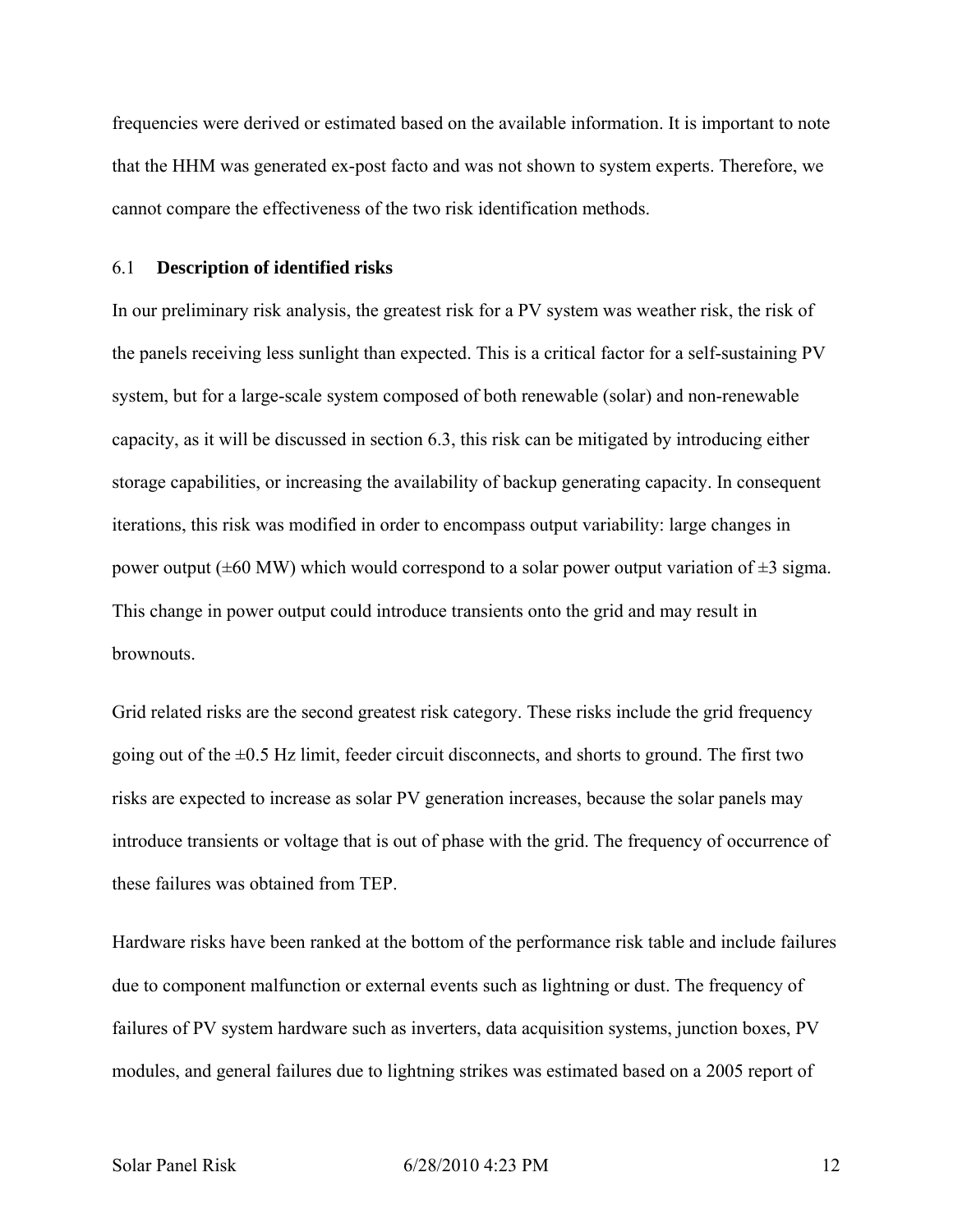TEP's experience with the Springerville Generating Station<sup>(5)</sup>. These failures were categorized as low to medium risk based on the expected consequences, which ranged from a simple system restart to more complex maintenance requirements<sup> $(9)$ </sup>. In addition to the hardware failures reported by TEP, we included storage system failures because storage technologies are currently being considered by TEP and may be implemented in the future. A storage system failure may result in a loss of stored energy and will eliminate the possibility of using this stored energy to meet electric demand. The failure of a backup generator will affect the capability of meeting demand during peak or low power production hours. These failures have been categorized as medium severity failures, and their frequency was estimated based on hardware-specific reliability rates (assuming an expected lifetime of 30 years).

Accidents and human mistakes are the risks with the highest severities given that they can harm people; however, based on TEPs record, the occurrence of such accidents is extremely low, and thus their frequency is almost negligible. These risks are located at the lower tail of the probability distribution (very low probability), and thus were not factored into the total numerical risk analysis. Other extreme events such as terrorist attacks on the Western Power Grid, and volcano eruptions were also considered; however, it can be seen in Table II that the estimated risk for these extreme events was filled with our null symbol  $0 \times \infty$ . This is expected to reduce the bias that would be included by considering these extreme events<sup> $(3,6)$ </sup>.

Economic risks include a change in interest rates. Changes in interest rates were deemed to be very low-severity risks since TEP engages in interest rate swaps, hedging their interest rate exposure and minimizing the impact from future interest rate changes.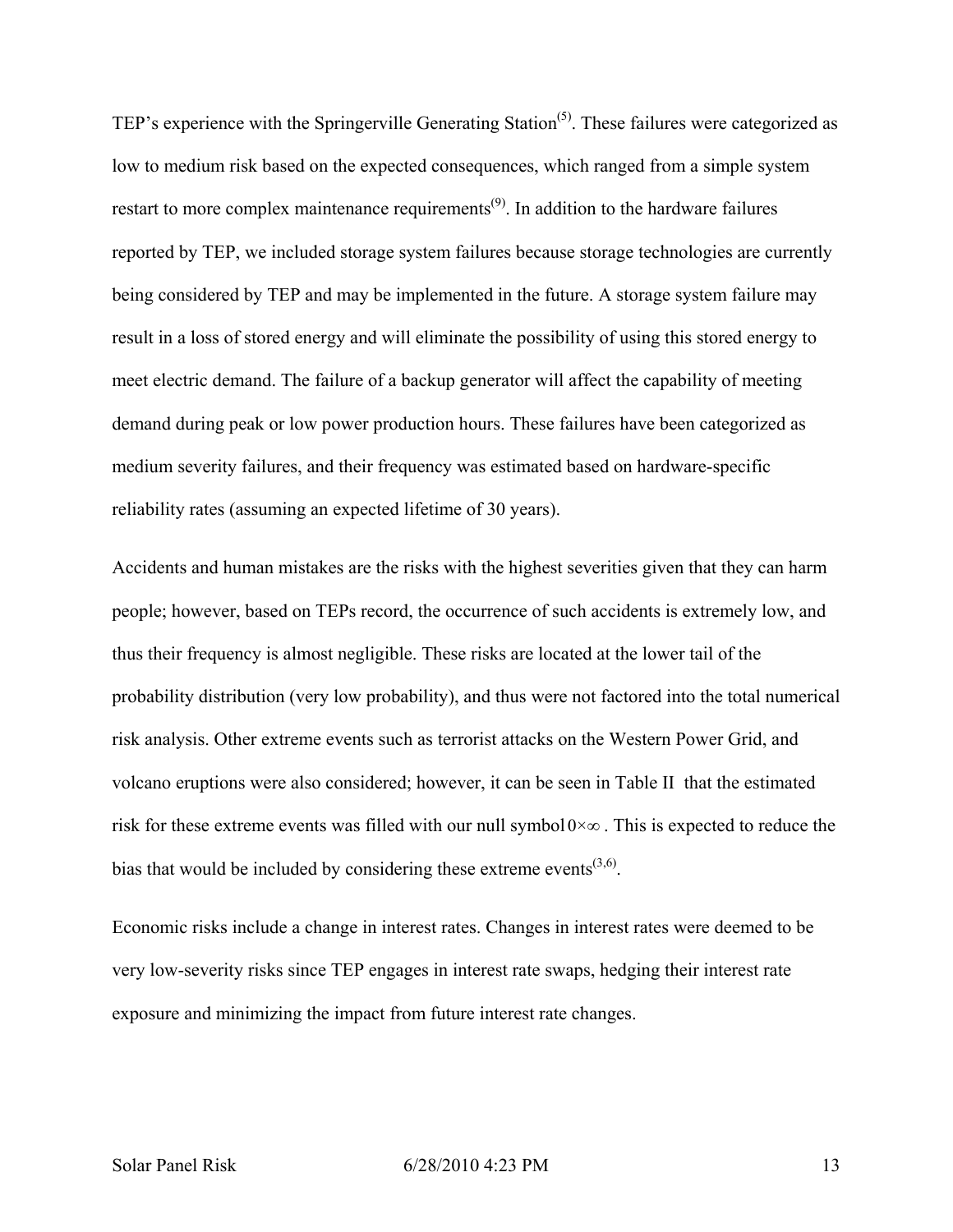Environmental risks include immediate risks to the environment such as habitat destruction, as well as deferred risks (such as the disposal after the system's lifecycle or after irreparable failure). Large scale solar farms could have a negative impact on local habitats and could modify animal migration paths. The disposal risk is very low since PV panels (as well as the rest of the system hardware) do not contain dangerous or extraneous materials that would complicate system disposal. However, this risk could increase if stronger recycling policies were passed that required that most system components be recycled to reduce environmental impact and maintain the green motivation of the solar PV system. The other environmental risk is unknown hazards and is related to the possibility of discovering that the system contains elements that may be cancerous agents or that could cause potentially deadly illnesses, or that the system could result in any other unknown events.

Finally, government risks include any changes in regulations, such as carbon emissions policies that would have a direct or indirect impact on the viability and size of PV systems. Any policy changes may result in the obsolescence of TEP's renewable energy portfolio plan, and may require total re-planning of the strategies to follow. The early elimination of rebates is another government risk. It has a medium (and potentially high) severity since this would affect customer incentives to convert to solar-powered generation. Any reduction in consumer incentives to adopt solar energy would have a significant impact in distributed generation. According to Denise Richerson-Smith<sup>(9)</sup>, Director of Energy Efficiency and Renewable Programs at TEP, in 2009, about 70% of the distributed generation (7 GWh) came from residential customers, and by the year 2025, about 50% of the distributed generation is expected to come from residential solar arrays. Distributed generation must comprise 30% of the 15% ACC renewable energy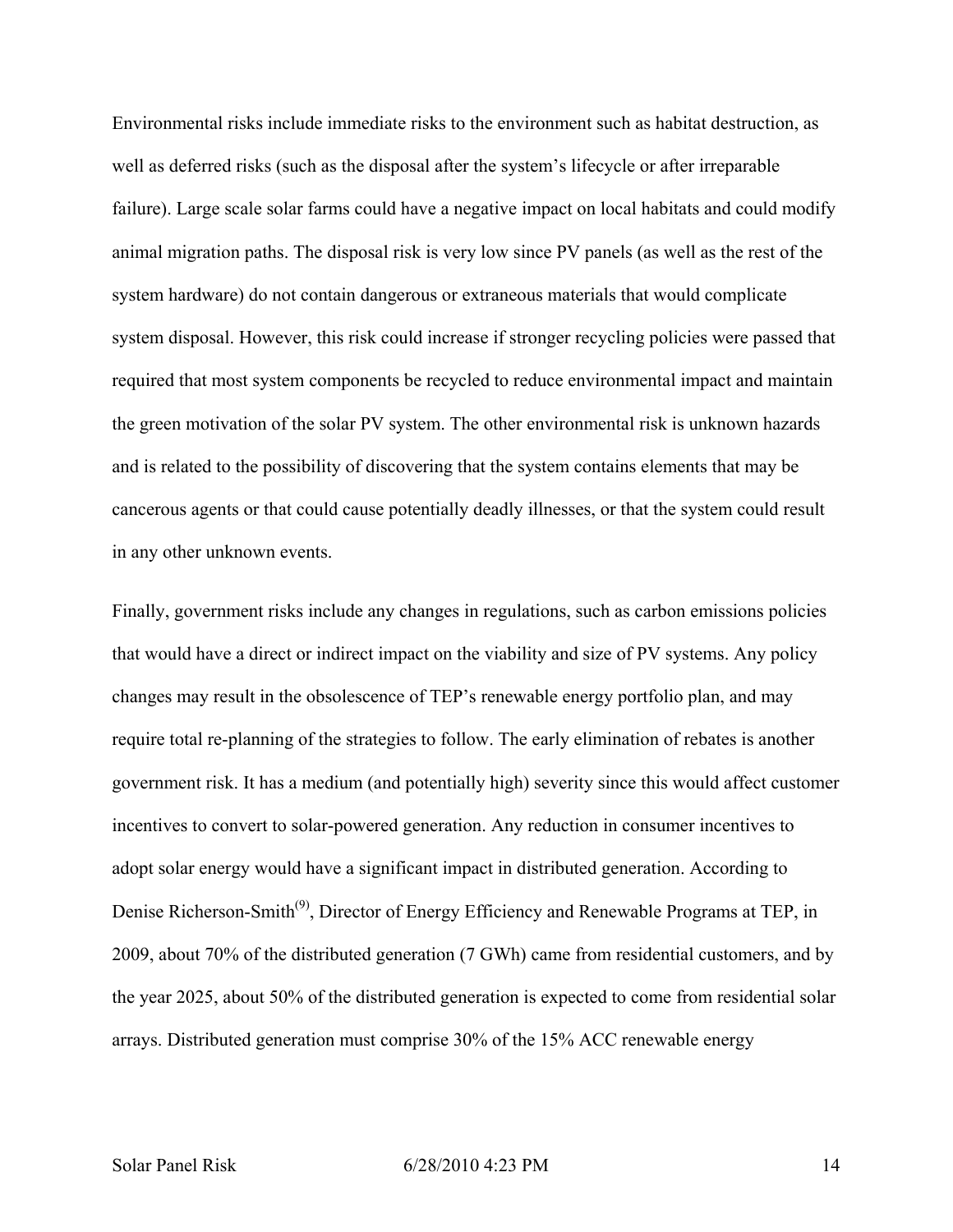requirement (4.5% of total capacity) and eliminating customer incentives may make this target difficult to attain.

Table II thru Table V contain a failure modes and effects analysis (FMEA) with both PV systemspecific risks as well as Tucson Electric Power's (TEP) AC electric power distribution grid risks. The input data for the distribution grid risks was given to us by Tom Hansen, former vice president of TEP, in October 2008, and Bahill derived the rest of the distribution grid data by changing the frequency into events per month and calculating the range of these frequencies: about six orders of magnitude. Since the range for frequency and severity must be the same $^{(1)}$ , numerical values were assigned to the severities as follows

| <b>Description</b> | <b>Metric</b> |
|--------------------|---------------|
| Extreme            | 1,000,000     |
| Very High          | 100,000       |
| High               | 10,000        |
| Medium             | 1,000         |
| Low                | 100           |
| Very Low           | 10            |
| Minuscule          | 1             |

Table II summarizes performance risks for PV solar systems and TEP's distribution grid. These risks are those related to the functionality of the system. Failure modes in the performance category typically result in partial system downtime and will affect the quality and reliability of system operations.

# !!!!!<INSERT RISK TABLES HERE>>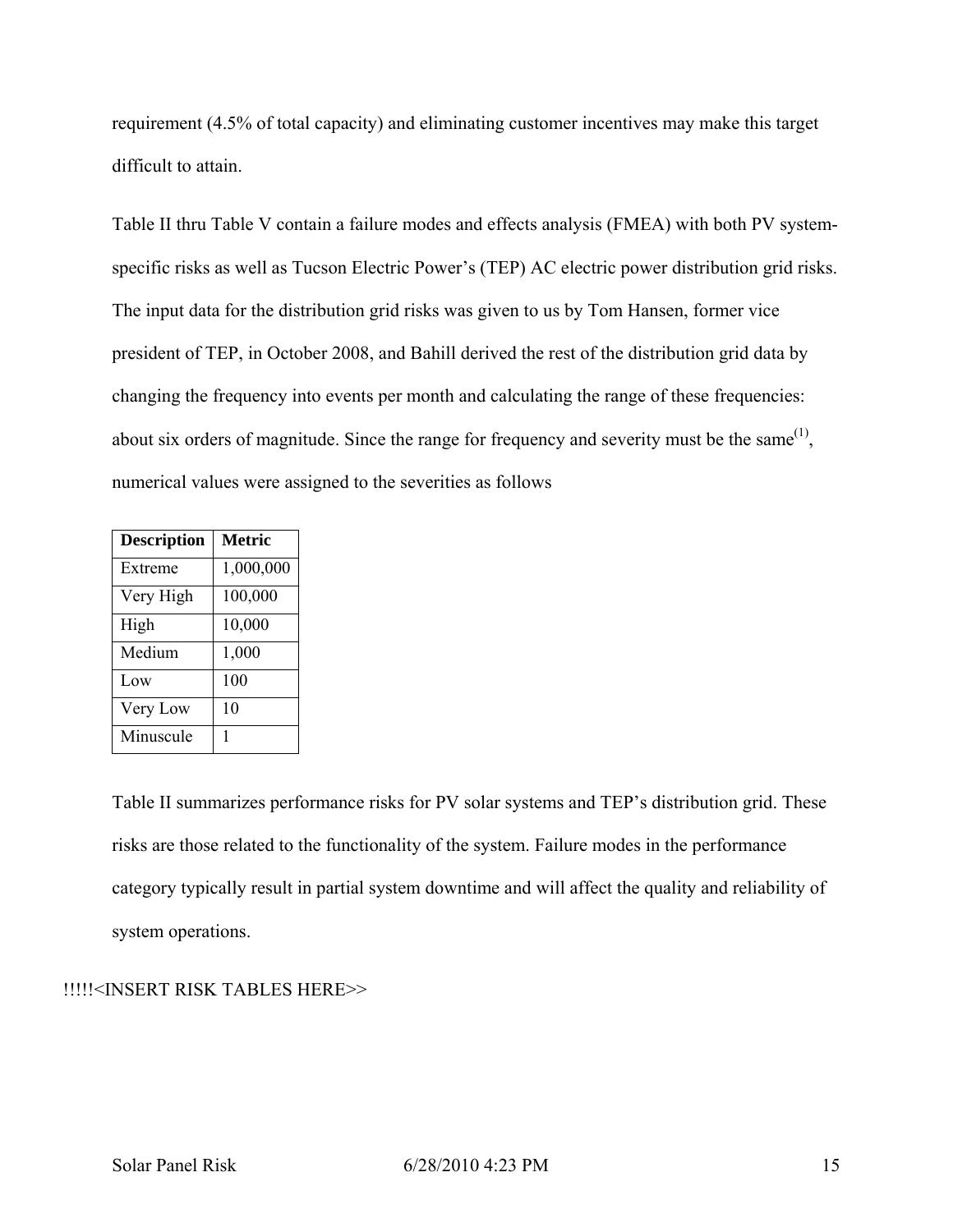**Table II. Performance FMEA for TEP's distribution grid with PV solar systems.** 

| <b>Failure Mode</b>                                                                                                        | <b>Potential Effects</b>                                                                                                                                                                                                                                                                                                                                                                                                                                                                                                                                                                                                                                                                                                                    | <b>Frequency of</b><br>Occurrence in<br>the TEP control<br>area (events per<br>year) | Severity of<br>Failure | Estimated<br>Risk |
|----------------------------------------------------------------------------------------------------------------------------|---------------------------------------------------------------------------------------------------------------------------------------------------------------------------------------------------------------------------------------------------------------------------------------------------------------------------------------------------------------------------------------------------------------------------------------------------------------------------------------------------------------------------------------------------------------------------------------------------------------------------------------------------------------------------------------------------------------------------------------------|--------------------------------------------------------------------------------------|------------------------|-------------------|
| <b>Performance</b>                                                                                                         |                                                                                                                                                                                                                                                                                                                                                                                                                                                                                                                                                                                                                                                                                                                                             |                                                                                      |                        |                   |
| Terrorist attack on<br>the Western Power<br>Grid                                                                           | Power supply would be interrupted, severe<br>hardware damage                                                                                                                                                                                                                                                                                                                                                                                                                                                                                                                                                                                                                                                                                | $\boldsymbol{0}$                                                                     | 1000000                | $0\times\infty$   |
| A volcano erupts                                                                                                           | Large clouds of ash and smoke would cover<br>Tucson, blocking sunlight to solar panels and<br>significantly reducing solar PV output                                                                                                                                                                                                                                                                                                                                                                                                                                                                                                                                                                                                        | $\boldsymbol{0}$                                                                     | 100000                 | $0\times\infty$   |
| Solar panel output<br>fluctuates by more<br>than 60 MW in a 15<br>minute interval due<br>to clouds,<br>thunderstorms, etc. | Not enough power is produced. This could trip<br>breakers and leave customers without electric<br>power. Voltage on the grid could drop and<br>frequency of coal-fired generators could change:<br>big electric generators do not like transients. TEP<br>would have to initiate a controlled brown-out<br>with load shedding. The local community could<br>lose trust in TEP. To ameliorate these<br>possibilities TEP must buy and operate backup<br>generators and negotiate purchase agreements<br>with other suppliers. Presently this is not much of<br>a problem, because solar power comprises only a<br>few percent of the load. But when solar power<br>approaches one-fourth of the peak power, TEP<br>will need backup systems. | 94.6                                                                                 | 100                    | 9460              |
| Feeder circuit<br>disconnects from<br>substation                                                                           | Feeder circuit voltage gets out of phase with the<br>grid. This failure has a medium severity for<br>existing equipment, but it will get worse with PV<br>solar panels. It may require synchronized<br>reclosers.                                                                                                                                                                                                                                                                                                                                                                                                                                                                                                                           | 365                                                                                  | $\mathbf{1}$           | 365               |
| Short to ground on<br>the distribution grid                                                                                | This could damage TEP's equipment particularly<br>transformers and capacitor banks. The system<br>should be back up within two hours. This is<br>unlikely to damage our customers' equipment.                                                                                                                                                                                                                                                                                                                                                                                                                                                                                                                                               | 24                                                                                   | 10                     | 240               |
| Western Power<br>Grid fails.                                                                                               | TEP must have backup generators and plans for<br>controlled brown-outs with load shedding.                                                                                                                                                                                                                                                                                                                                                                                                                                                                                                                                                                                                                                                  | 0.01                                                                                 | 10000                  | 100               |
| Lightning strikes<br>the system                                                                                            | Components may be damaged, system may stop<br>working, partial production loss                                                                                                                                                                                                                                                                                                                                                                                                                                                                                                                                                                                                                                                              | 0.3935                                                                               | 100                    | 39.347            |
| Inverter fails                                                                                                             | Loss of generated power output                                                                                                                                                                                                                                                                                                                                                                                                                                                                                                                                                                                                                                                                                                              | 0.4925                                                                               | 50                     | 24.625            |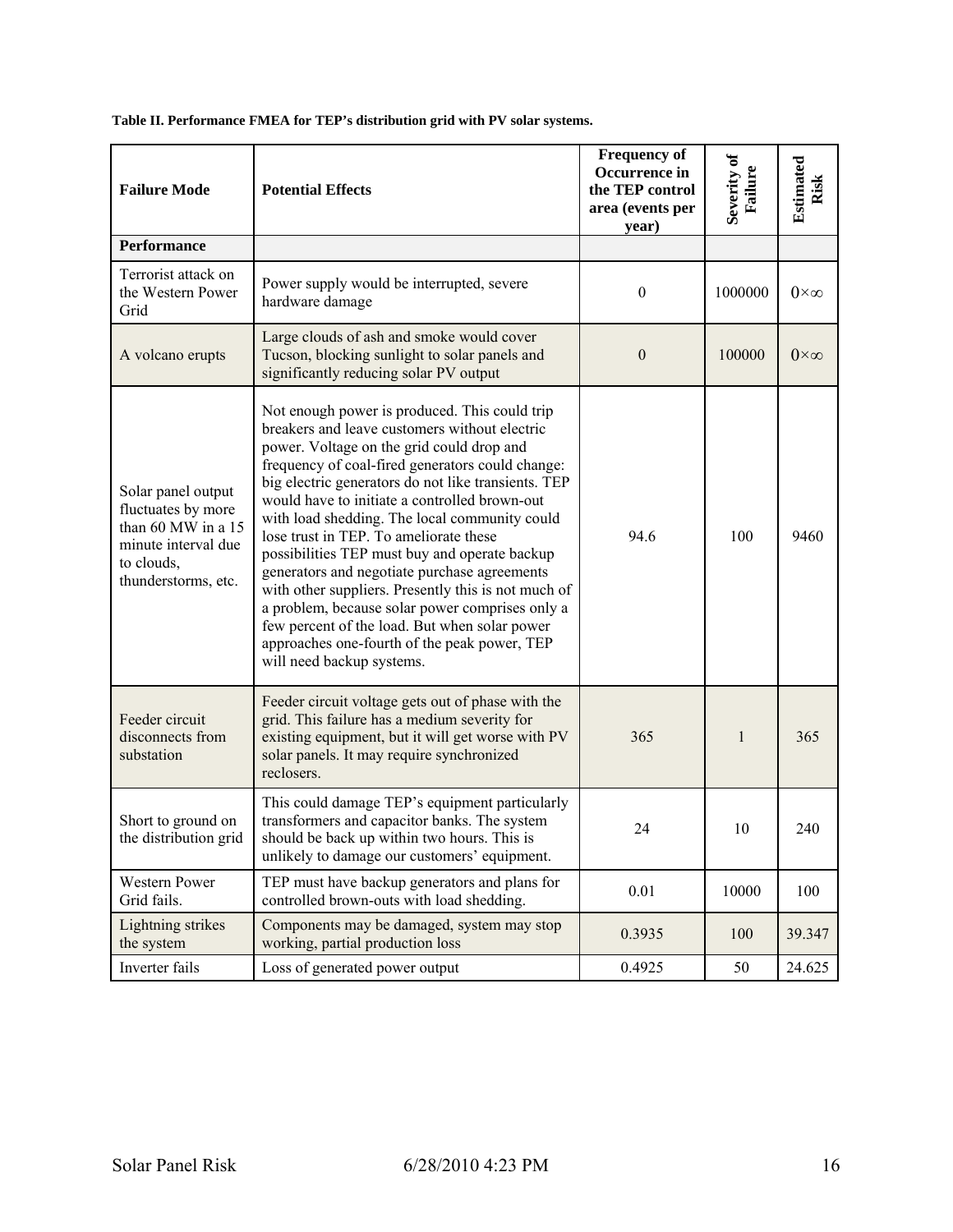| <b>Voltage Stability</b>                                           | Voltage stability is the ability of a power system<br>to maintain steady acceptable voltages during<br>normal operating conditions and after being<br>subjected to a disturbance. This failure has a low<br>severity based on the current levels of renewable<br>generation given the existing infrastructure.<br>However, potential failures will increase with<br>higher penetrations of distributed generation. | 24             | $\mathbf{1}$ | 24     |
|--------------------------------------------------------------------|--------------------------------------------------------------------------------------------------------------------------------------------------------------------------------------------------------------------------------------------------------------------------------------------------------------------------------------------------------------------------------------------------------------------|----------------|--------------|--------|
| <b>Transient Stability</b><br>Response                             | Outage events on the utilities transmission or<br>distribution system have the potential to trigger a<br>widespread shutdown on PV systems. This<br>failure has a low severity based on the current<br>levels of renewable generation given the existing<br>infrastructure. However, potential failures will<br>increase with higher penetrations of distributed<br>generation.                                    | 24             | $\mathbf{1}$ | 24     |
| Solar panels<br>accumulate layers<br>of dust or other<br>particles | Efficiency of the solar panels will decrease and<br>energy output will be lower than expected.                                                                                                                                                                                                                                                                                                                     | $\overline{2}$ | 10           | 20     |
| Junction Box Fails                                                 | Loss of generated power output                                                                                                                                                                                                                                                                                                                                                                                     | 0.2688         | 50           | 13.439 |
| Data Acquisition<br><b>System Fails</b>                            | Data cannot be read from the solar farm, loss of<br>monitoring                                                                                                                                                                                                                                                                                                                                                     | 0.1449         | 50           | 7.2444 |
| PV module fails                                                    | Loss of production capacity                                                                                                                                                                                                                                                                                                                                                                                        | 0.3855         | 10           | 3.8551 |
| Grid frequency<br>goes out of $\pm 0.5$ Hz<br>limits               | Transients caused by PV panels might perturb<br>the big generators tripping them off line, perhaps<br>overloading transmission lines and may result in<br>fines. This failure has a low severity with<br>existing equipment. However, it will increase<br>with distributed generation.                                                                                                                             | 0.07           | 10           | 1.25   |
| Other System<br>failures                                           | Potential capacity loss,                                                                                                                                                                                                                                                                                                                                                                                           | 0.0991         | 10           | 0.9909 |
| Electric storage<br>system fails                                   | Stored energy is lost. Infrastructure might be<br>damaged.                                                                                                                                                                                                                                                                                                                                                         | 0.0003         | 2000         | 0.5757 |

Table III summarizes the environmental risks. These risks are related to the environment surrounding the system and affect various stakeholders (utility company, wildlife, humans, and environment). The first three risks were analyzed from both an environmental and utility company perspective, while the latter two were analyzed strictly from the utility company's perspective due to the possibility of large financial repercussions.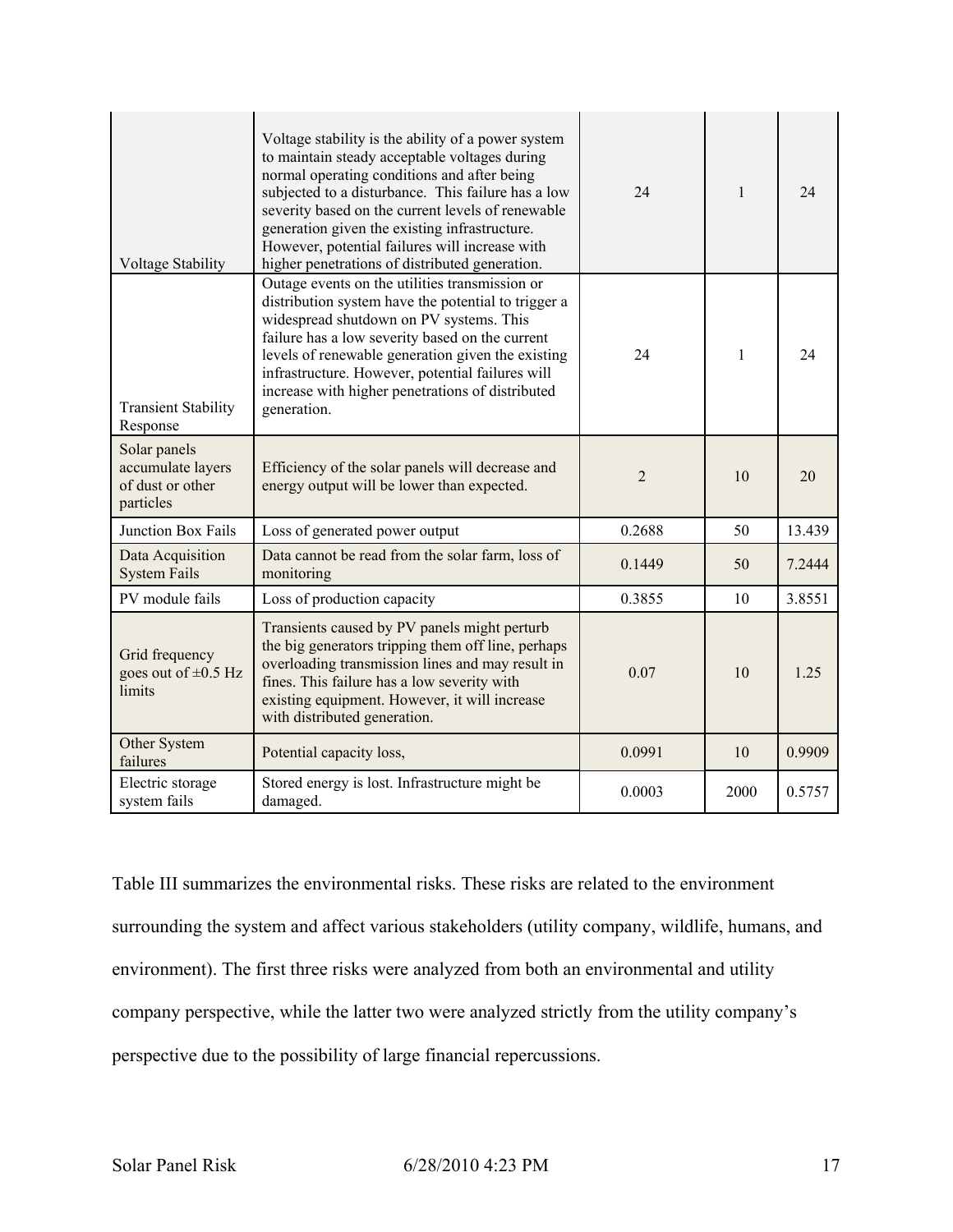**Table III. Environmental FMEA for TEP's distribution grid with PV solar systems.** 

| <b>Failure Mode</b>                                                                            | <b>Potential Effects</b>                                                                                                 | <b>Frequency of</b><br>Occurrence in<br>the TEP control<br>area (events per<br>year) | Severity of<br>Failur | Estimated<br>Risk |
|------------------------------------------------------------------------------------------------|--------------------------------------------------------------------------------------------------------------------------|--------------------------------------------------------------------------------------|-----------------------|-------------------|
| <b>Environmental</b>                                                                           |                                                                                                                          |                                                                                      |                       |                   |
| More stringent<br>siting requirements<br>by city, county, and<br>state zoning<br>jurisdictions | Obstructionist activities and law suits would<br>significantly delay all aspects of the project                          | 10                                                                                   | 100                   | 1000              |
| Modification of<br>animal migration<br>paths                                                   | Migrating species might be affected. Loss of<br>public support, project may require additional<br>environmental studies. |                                                                                      | 100                   | 100               |
| Destruction of<br>natural habitats                                                             | May be accompanied by strong opposition from<br>environmental groups                                                     |                                                                                      | 100                   | 100               |
| Unsuspected<br>hazards                                                                         | Fines, lawsuits, loss of public confidence                                                                               | 0.01                                                                                 | 500                   | 5                 |
| Higher than<br>expected disposal<br>or recycling cost                                          | Budget overrun, loss of profit                                                                                           | 0.01                                                                                 | 100                   |                   |

Table IV summarizes project management risks. These risks are associated with the operation and management of grid–connected solar PV farms (either by the utility company, or by a third party).

**Table IV. Project Management FMEA for TEP's distribution grid with PV solar systems.** 

| <b>Failure Mode</b>                                    | <b>Potential Effects</b>                                                                     | <b>Frequency of</b><br>Occurrence in<br>the TEP<br>control area<br>(events per<br>year) | <b>Severity</b><br>of<br><b>Failure</b> | <b>Estimated</b><br><b>Risk</b> |
|--------------------------------------------------------|----------------------------------------------------------------------------------------------|-----------------------------------------------------------------------------------------|-----------------------------------------|---------------------------------|
| Project<br><b>Management</b>                           |                                                                                              |                                                                                         |                                         |                                 |
| Accidents                                              | Injury to humans requiring medical attention                                                 | 0.1                                                                                     | 10000                                   | $0\times\infty$                 |
| Drastic human<br>mistakes                              | Death of humans. With 1500 employees, TEP<br>has had no fatalities in 25 years of operation. | $\Omega$                                                                                | 1000000                                 | $0 \times \infty$               |
| The project's cost<br>becomes higher<br>than projected | The project may have to be delayed or<br>cancelled.                                          | 0.1                                                                                     | 1000                                    | 100                             |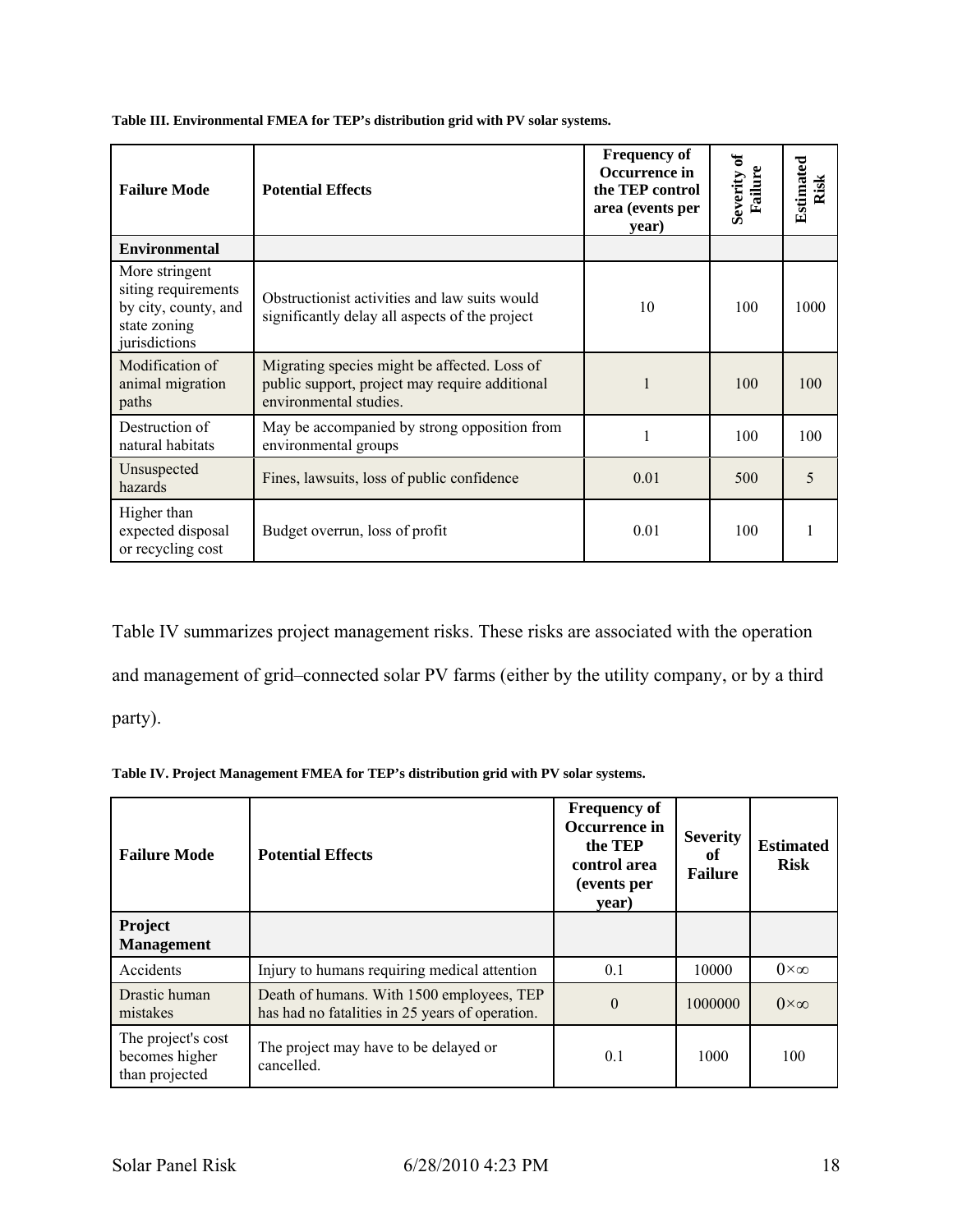| The maintenance                         |                                      |      |     |
|-----------------------------------------|--------------------------------------|------|-----|
| costs become<br>higher than<br>expected | Budget overrun, reduction of profits | 1000 | 100 |

Table V summarizes economic and government risks. These risks are associated with any economic policy changes or changes in government regulations. Although the third risk directly affects customers by increasing the cost of renewable energy systems, the risks in this table were analyzed only from the utility company's perspective.

| <b>Failure Mode</b>                                               | <b>Potential Effects</b>                                                                                                               | <b>Frequency of</b><br>Occurrence in<br>the TEP control<br>area (events per<br>year) | ัธ<br>Severity<br>Failur | Estimated<br>Risk |
|-------------------------------------------------------------------|----------------------------------------------------------------------------------------------------------------------------------------|--------------------------------------------------------------------------------------|--------------------------|-------------------|
| Economic                                                          |                                                                                                                                        |                                                                                      |                          |                   |
| Interest rates<br>changes                                         | NPV calculations may become invalid, may<br>affect interest payment on floating rate loans, etc.                                       | 2                                                                                    | 10                       | 20                |
| Government                                                        |                                                                                                                                        |                                                                                      |                          |                   |
| Carbon emissions<br>regulations are<br>different than<br>expected | TEP would need to revise their projections and<br>alter their renewable energy acquisition plans                                       |                                                                                      | 100                      | 100               |
| Early elimination of<br>rebates                                   | This would increase the net cost of the DG<br>systems to the consumer and may jeopardize<br>TEP's ability to meet the DG requirements. | 0.1                                                                                  | 1000                     | 100               |

**Table V. Economic and Government FMEA for TEP's distribution grid with PV solar systems.** 

Motor generator sets (MG sets) are used as a backup generator to mitigate unplanned contingencies such as unexpected demand peaks or decreases in power output. The backup generators that are being considered for future PV projects have a start time of approximately 10 minutes. The FMEA for the quick-start natural gas motor-generator set (MG set), which is described in Table VI and Table VII, was conducted in the same manner as the FMEA for the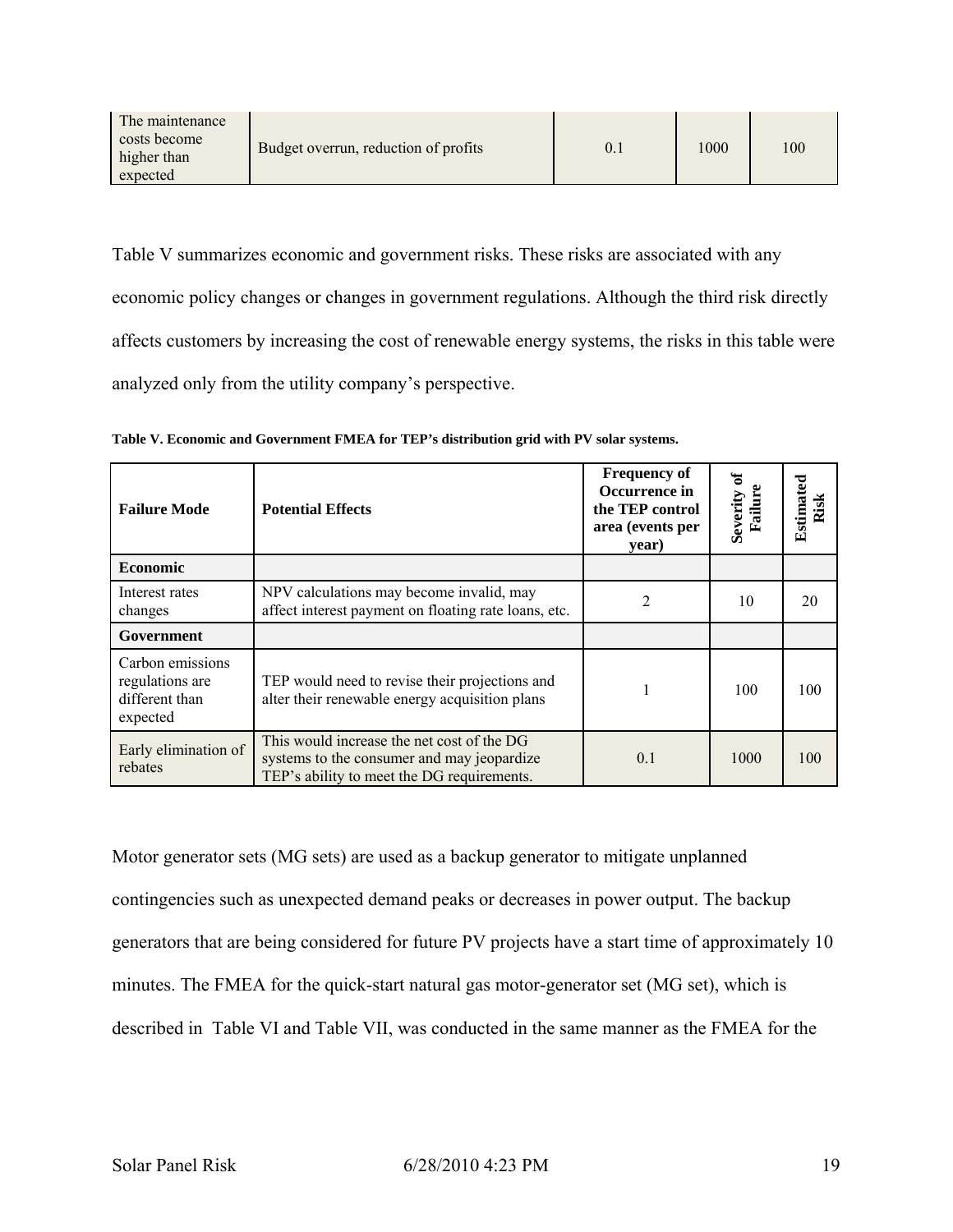distribution grid with PV solar systems; however, the severities for this table used the following scale:

| <b>Description</b> | <b>Metric</b> |
|--------------------|---------------|
| Very High          | 1000          |
| High               | 100           |
| Medium             | 10            |
| Low                | 1             |
| Very Low           | 0.1           |
| Minuscule          | 0.01          |

## !!!!!<INSERT MG SET RISK TABLES HERE>>

### **Table VI. Performance FMEA for a backup quick-start natural-gas motor-generator set.**

| <b>Failure Mode</b>                                                | <b>Potential Effects</b>                                                                                                                                                                                                                                                                                                                                                        | <b>Frequency of</b><br>Occurrence in<br>the TEP control<br>area (events per<br>year) | Severity of<br>Failure | Estimated<br>Risk |
|--------------------------------------------------------------------|---------------------------------------------------------------------------------------------------------------------------------------------------------------------------------------------------------------------------------------------------------------------------------------------------------------------------------------------------------------------------------|--------------------------------------------------------------------------------------|------------------------|-------------------|
| <b>Performance</b>                                                 |                                                                                                                                                                                                                                                                                                                                                                                 |                                                                                      |                        |                   |
| Backup power<br>generation is<br>unavailable in a<br>timely manner | Natural gas motor-generator sets are big<br>complicated machines. It is planned that they will<br>start up in less than ten minutes, but it could take<br>an hour or two.                                                                                                                                                                                                       | 2                                                                                    | 200                    | 400               |
| Unforeseen unit<br>outages                                         | Backup generation capacity is subject to<br>unforeseen operating problems due to reliability<br>issues. Given TEP's seasonal capacity<br>requirements, this is only critical during peak<br>summer months                                                                                                                                                                       | 1                                                                                    | 200                    | 200               |
| The MG set<br>introduces<br>transients on the<br>power grid.       | This would be bad, because big electric<br>generators (like those at the Palo Verde plant) do<br>not like transients.                                                                                                                                                                                                                                                           | 0.5                                                                                  | 100                    | 50                |
| Software failure                                                   | Software failures are ubiquitous, but hard to<br>diagnose, particularly when they involve<br>interaction of systems. Redundancy and built in<br>self test help reduce the severity. Therefore, every<br>software routine in this MG backup system shall<br>have built in self test. Software failure is causing<br>the uncontrolled acceleration of millions of<br>Toyota cars. | 0.25                                                                                 | 100                    | 25                |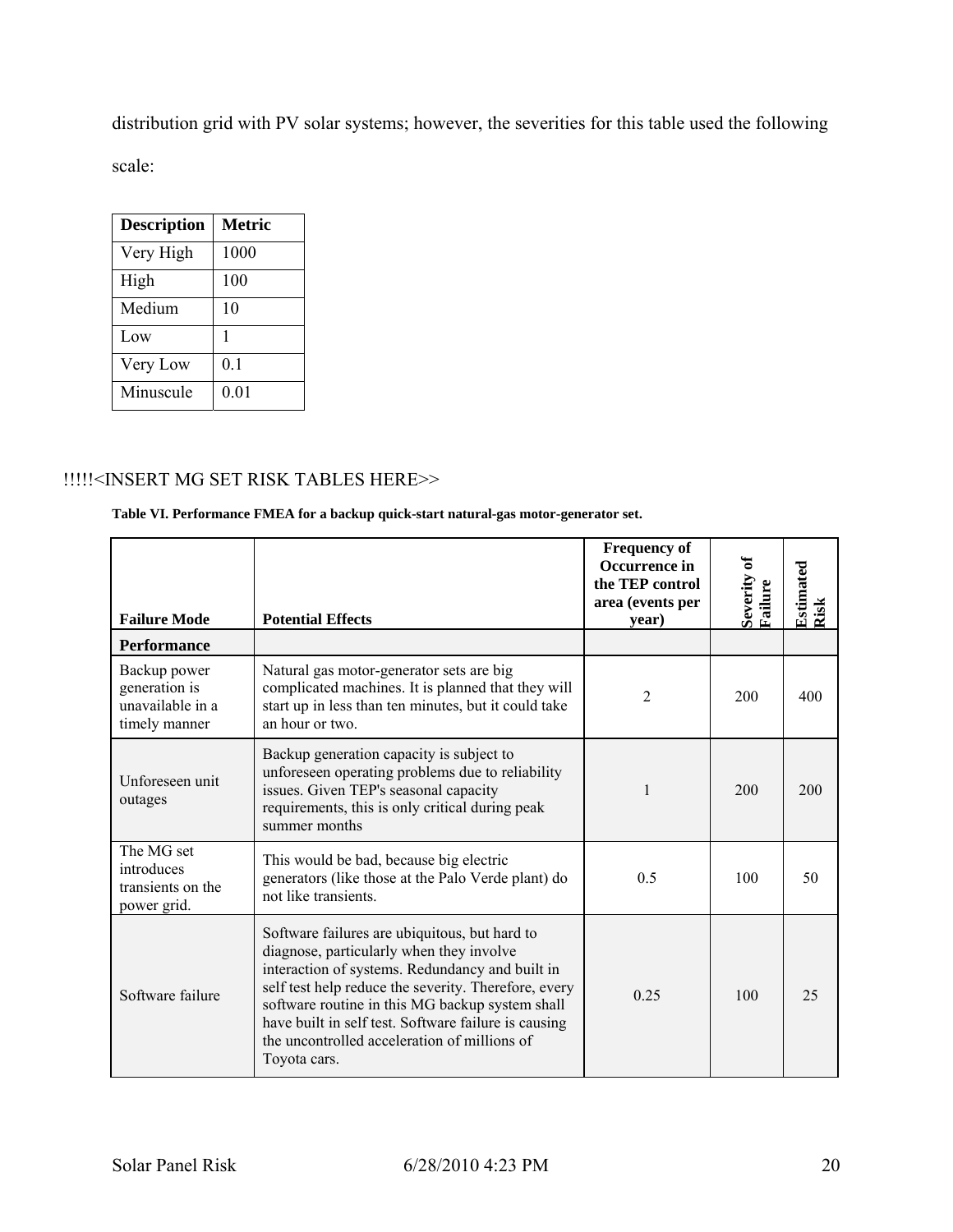| Backup generator<br>connects to the grid<br>at the wrong<br>frequency.                                                                                                                             | The MG set would be damaged.                                                                                                                                                                         | 0.5            | 10  | 5              |
|----------------------------------------------------------------------------------------------------------------------------------------------------------------------------------------------------|------------------------------------------------------------------------------------------------------------------------------------------------------------------------------------------------------|----------------|-----|----------------|
| Human error could<br>result in system<br>override and may<br>result in backup<br>generation<br>interconnecting out<br>of phase or at the<br>wrong frequency.                                       | The system would disconnect the MG set as<br>quickly as possible. But it may be too late to<br>avoid damage to the MG set.                                                                           | 0.5            | 10  | 5              |
| Lack of fuel source                                                                                                                                                                                | TEP would lose backup capability.                                                                                                                                                                    | 0.1            | 50  | 5              |
| The system<br>connects the MG<br>set out of phase<br>with the grid.                                                                                                                                | The MG set could be damaged.                                                                                                                                                                         | $\overline{4}$ | 1   | 4              |
| The MG set breaks.                                                                                                                                                                                 | TEP would lose backup capability. Then, if the<br>sun were blocked, TEP could not provide full<br>capacity. This would result in initiating a planned<br>phased brown-out and load shedding program. | 0.2            | 10  | $\overline{c}$ |
| A gas turbine MG<br>set requires ten<br>minutes for start up.<br>Therefore, TEP<br>must have a system<br>that will predict<br>cloud cover ten<br>minutes in advance.<br>This system could<br>fail. | TEP would lack backup capability for ten<br>minutes. Voltage on the grid could decline and<br>the frequency of coal-fired generators could drop.                                                     | 0.2            | 10  | $\overline{2}$ |
| The grid frequency<br>changes abruptly.                                                                                                                                                            | This would harm the MG set.                                                                                                                                                                          | 0.01           | 100 | 1              |
|                                                                                                                                                                                                    | These values were estimated by Terry Bahill, February 23, 2010, based on Tom Hansen's data.                                                                                                          |                |     |                |

## **Table VII. Operations FMEA for a backup quick-start natural gas motor-generator set**

| <b>Failure Mode</b> | <b>Potential Effects</b>                     | <b>Frequency of</b><br>Occurrence in<br>the TEP control<br>area (events per<br>year) | ัธ<br>Severity<br>Failur | ರ<br>tima<br>ಾ<br>Ž<br>ة<br>$\mathbf{r}$ |
|---------------------|----------------------------------------------|--------------------------------------------------------------------------------------|--------------------------|------------------------------------------|
| <b>Operations</b>   |                                              |                                                                                      |                          |                                          |
| Drastic mistakes    | Death of humans                              | 0.000001                                                                             | 1000000                  | $0\times\infty$                          |
| Accidents           | Injury to humans requiring medical attention | 0.1                                                                                  | 200                      | 20                                       |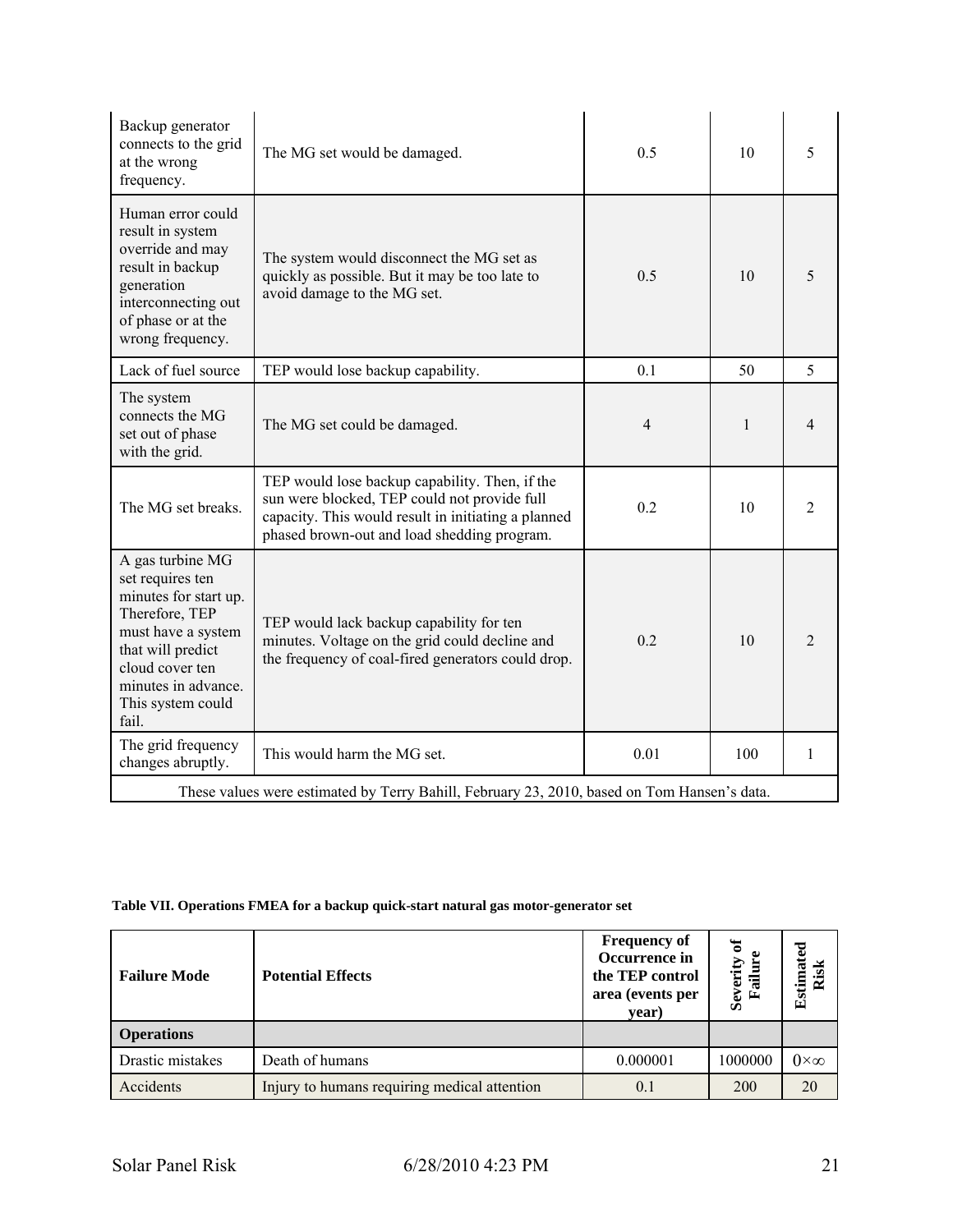| Infrastructure<br>damage from | TEP would be without backup for a month. | $\rm 0.01$ | 200 |  |
|-------------------------------|------------------------------------------|------------|-----|--|
| violent storms                |                                          |            |     |  |

In addition to the risks described above, some risks that we identified for the PV system had already been mitigated by either the electric utilities or the government:

| <b>Failure Mode</b>                                                                       | <b>Potential Effects</b>                                                                                                                                        | <b>Solution</b>                                                                                                                                                                                                                                                                                    | <b>Problem</b><br><b>Solver</b>                       |
|-------------------------------------------------------------------------------------------|-----------------------------------------------------------------------------------------------------------------------------------------------------------------|----------------------------------------------------------------------------------------------------------------------------------------------------------------------------------------------------------------------------------------------------------------------------------------------------|-------------------------------------------------------|
| Home Owners<br>Associations (HOAs)<br>could prohibit or strongly<br>discourage PV systems | HOAs could prevent<br>residents from installing PV<br>systems or could penalize<br>them for doing it.                                                           | The state of Arizona passed<br>laws making it illegal for<br>HOAs to impose rules<br>against photovoltaic<br>systems.                                                                                                                                                                              | State of<br>Arizona                                   |
| Accidents or deaths due to<br>installation of PV systems<br>by homeowners                 | Homeowner could get<br>electrocuted when installing<br>the system. High voltages are<br>involved and any mistake<br>could result in death or<br>severe injuries | In order to qualify for TEP's<br>rebate program (which pays<br>for about one third of the<br>installation cost), the system<br>needs to be installed by a<br>certified professional; this<br>discourages people from<br>installing the system<br>themselves since they would<br>forego the rebate. | TEP and the<br>green<br>incentives<br>program         |
| Electric companies refuse<br>to buy electricity from<br>homeowners                        | Homeowners would not<br>benefit from net-metering on<br>days when power output is<br>higher than power<br>consumption                                           | Federal rules requires<br>electric companies to buy<br>electricity from their<br>consumer <sup>2</sup>                                                                                                                                                                                             | Federal<br>Government,<br><b>State</b><br>Governments |
| The panels contain toxic<br>chemicals or heavy<br>metals.                                 | Smashing or crushing a panel<br>would release toxic gases<br>could create a short circuit.                                                                      | No toxic chemicals or heavy<br>metals are contained on the<br>final product                                                                                                                                                                                                                        | Manufacturers                                         |

**Table VIII. Risks that have already been addressed** 

# 6.2 **What-if Analysis**

Both techniques point out the importance of considering all (or most) possible states of the system and the impact they might have on the output. They require defining hypothetical situations and examining the consequences and implications on the current system. Both

 $\overline{a}$ 

<sup>&</sup>lt;sup>2</sup> Source: http://irecusa.org/wp-content/uploads/2009/10/IREC\_NM\_Model\_October\_2009-1.pdf

http://images.edocket.azcc.gov/docketpdf/0000089952.pdf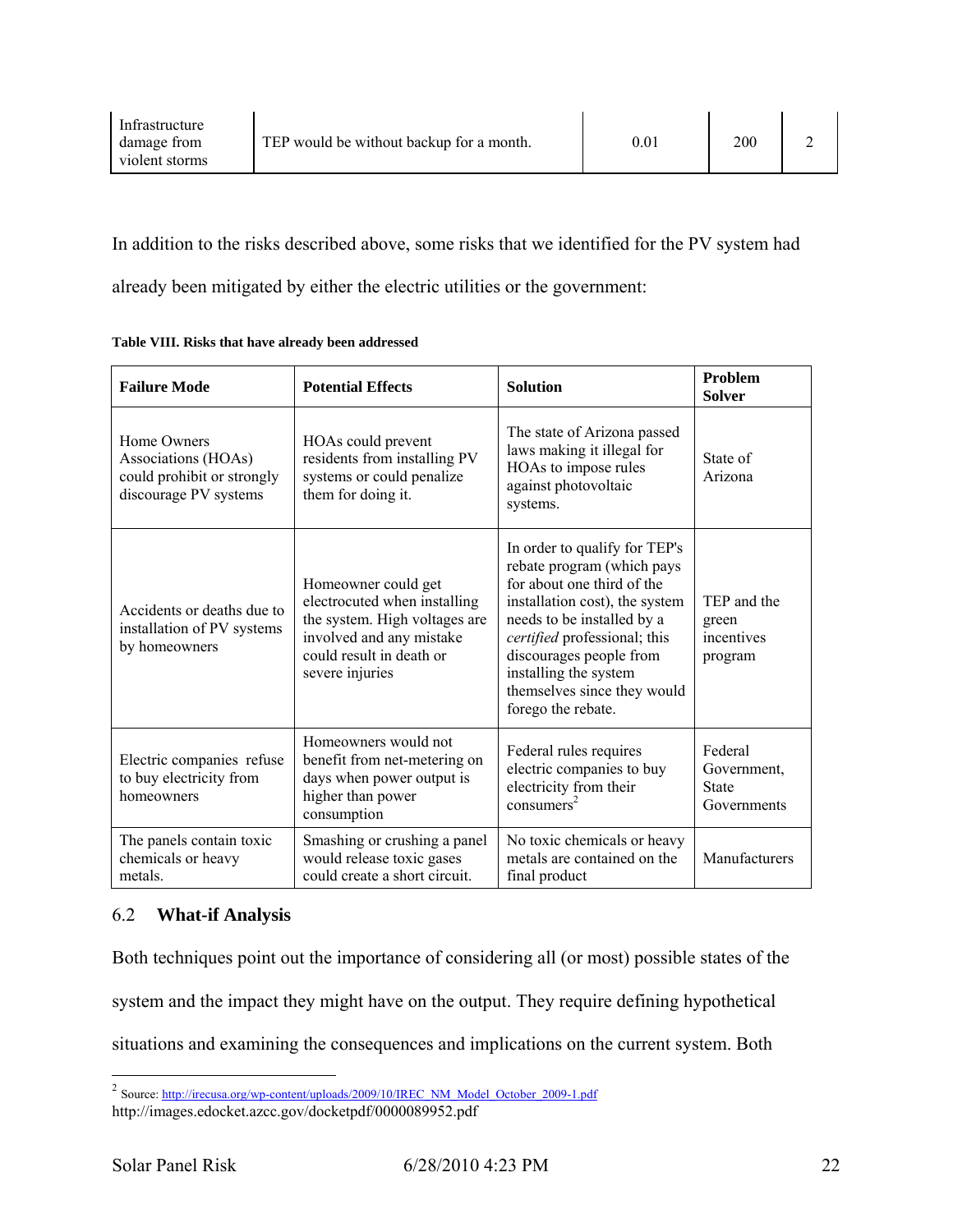techniques recommend mathematical sensitivity analyses<sup> $(14)$ </sup>, as well as a more qualitative method (a what if analysis) by exploring and describing possible outcomes and consequences. This section contains a what-if analysis for the PV system described herein.

## *6.2.1 Early elimination of rebates*

The early elimination of rebates would affect customer incentives to convert to solar-powered generation. As mentioned before, any reduction in consumer incentives to adopt solar energy would have a significant impact in distributed generation. In 2009, energy from residential PV arrays was equivalent to 7 GWh<sup>(9)</sup> and total distributed generation (DG) equaled 10 GWh. If the rebates were eliminated in 2010 or 2011, there might be no growth in commercial or residential DG systems and thus by the year 2025 DG would be one-hundredth of the projected 1,000 GWh. Failure to meet the ACC's distributed generation requirements may result in fines to TEP and may force them to either acquire additional renewable energy generation capacity or purchase Renewable Energy Credits (RECs) in order to meet the ACC standards.

## *6.2.2 Cloudy days*

Weather is the most uncontrollable factor for a PV system. When clouds appear between the solar panels and the sun, there is an immediate and significant drop in power output. What would happen if there were a total blockage of the sun (due to total cloud coverage) and the system peaked above capacity at exactly the same time? There are two important factors to consider: first, peak loads typically occur in the late-afternoon, around 5 to 6 pm, and second, during these late afternoon hours, output from PV panels has fallen to approximately 24% of peak output. Based on TEP projected demand loads for 2010, obtained from TEP's Resource Planning Group, and on the percentage of cloudy days in Tucson, we estimated the probability of this event happening within a year to be 0.79%.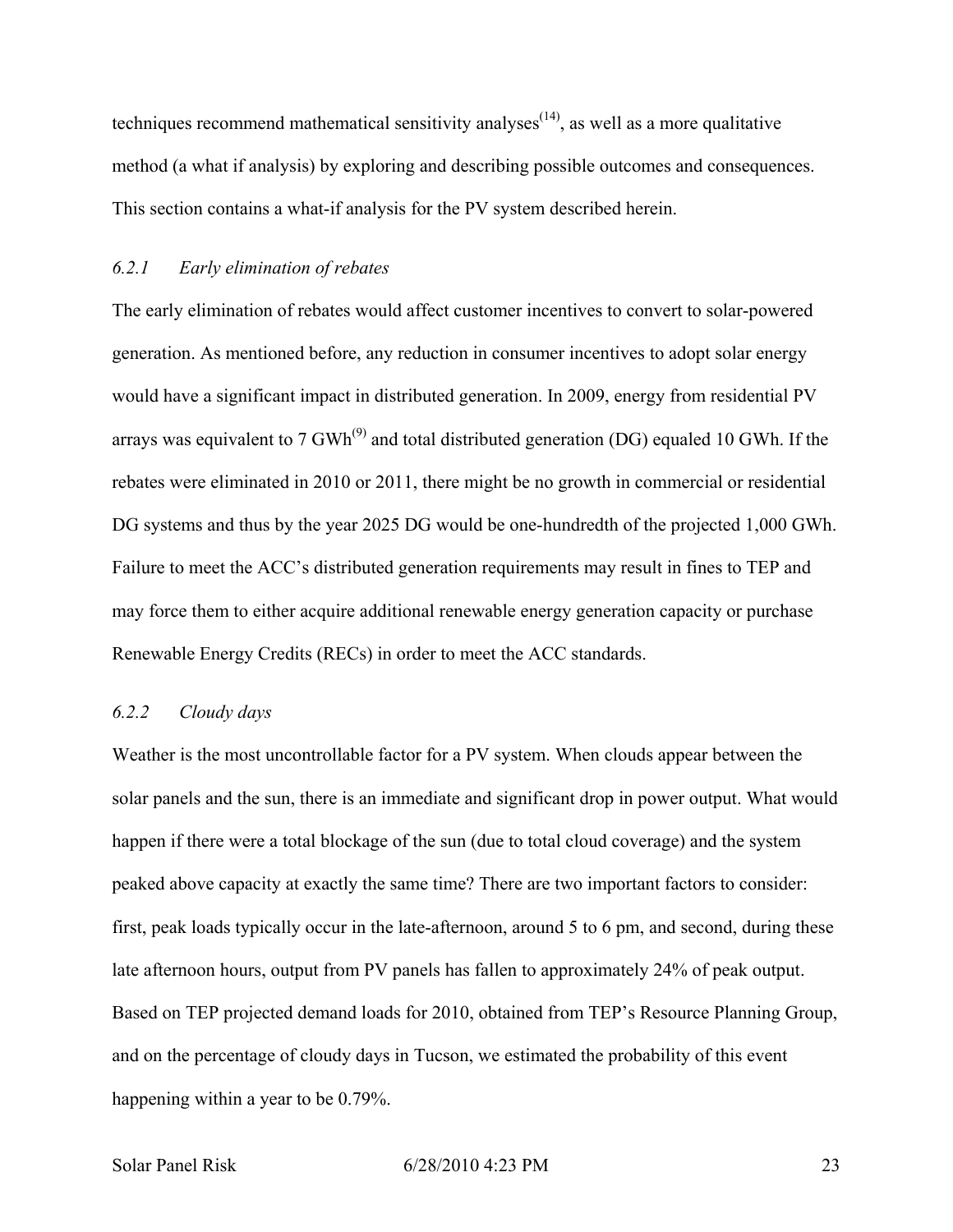

**Figure 2. Electric load and typical PV solar panel output on an average summer day** 

In order to meet these RES requirements, TEP projects that by 2025 its system will have about 400 MW of utility scale renewable capacity and approximately 200 MW of distributed generation capacity. For planning purposes, TEP's Resource Planning group uses a 24% capacity contribution factor for flat panel solar photovoltaic resources. If we assume that TEP's utility scale and distributed generation capacity is made up of 100% flat PV systems, under the bestcase weather scenarios, renewables would only contribute approximately 5% or 150 MW of capacity during peak summer load conditions in 2025.

| TEP Power Projections for 2025 |           |  |
|--------------------------------|-----------|--|
| Projected levels               | Power, MW |  |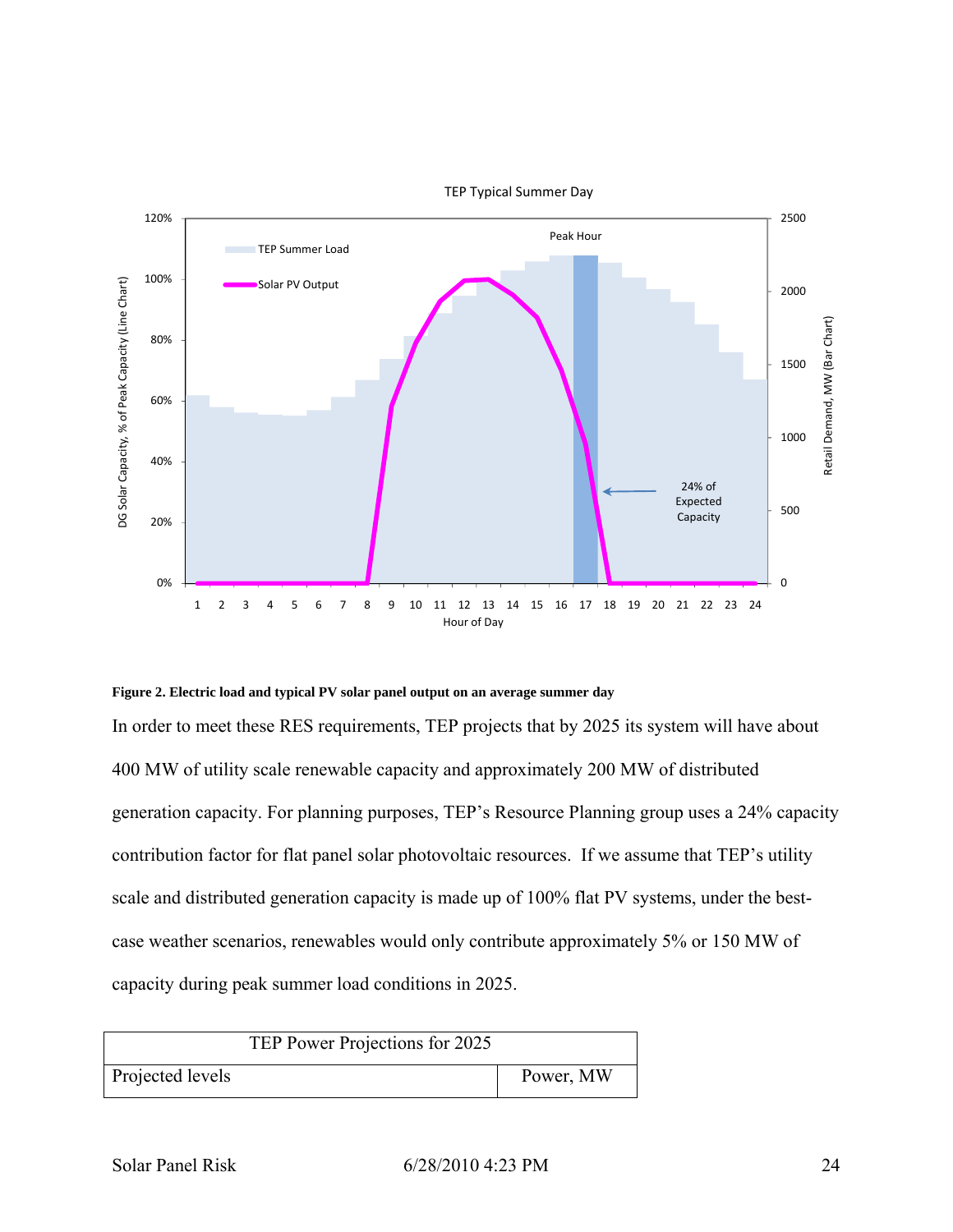| Solar Nameplate Power Generating Capacity | 600   |
|-------------------------------------------|-------|
| Solar Power Generating Capacity at noon   | 600   |
| Solar Power Generating Capacity at 5 PM   | 150   |
| Peak Retail Load Obligations              | 3,100 |
| <b>Planning Reserves</b>                  | 375   |

Under the worst weather conditions (zero solar power output) during peak summer load conditions at 5 PM, TEP would lose 150 MW of solar power generation, but their 375 MW planning reserve would provide adequate backup. If the worst weather conditions occurred at noon, the 375 MW planning reserve would be less than the 600 MW solar power loss, but load demand would not be as high. The load demand at noon is projected to be about 2,000 MW. So TEP would have  $3100 - 2000 - 600 = 500$  MW of spare capacity, without dipping into the reserves.

#### *6.2.3 Hardware reliability*

Another significant source of risk is the reliability of power generators. Power generators (renewable or non-renewable) could fail during peak load hours. Depending on the total capacity loss and the availability of reserves, it may or may not be possible to meet demand. Given that the incident is not planned, there may be a lag between the time when a generator trips offline and the time when back-up or reserve capacity is available to cover this shortfall. Under rare circumstances, a large unit outage during peak load conditions could result in a temporary capacity shortage that requires TEP to shed load. In most cases, when generating units trip offline, TEP is able to call on backup capacity from the Southwest Reserve Sharing Group (SRSG). SRSG enables TEP to rely on regional utilities for backup capacity for short periods of time (intra-hour). TEP then uses a combination of its own units (if available) and market resources to replace the needed capacity for the next dispatch hour.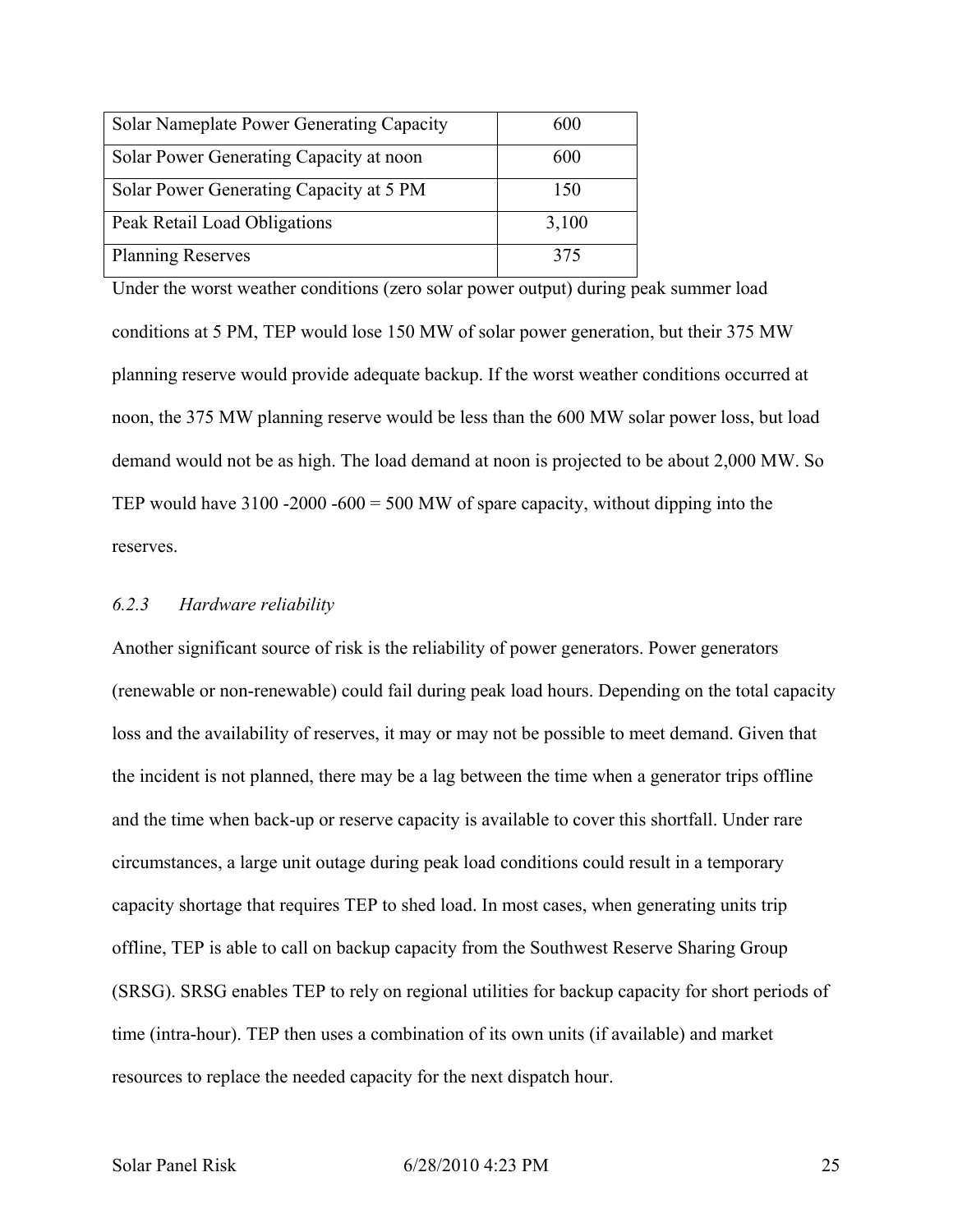## *6.2.4 Economic factors*

There are also economic factors that could affect the PV penetration on TEP's system. For example, the cost of solar panels could suddenly drop. This price drop may make solar panels more accessible, which could result in increased demand. If a large number of households acquired these panels and located them at their homes, during the day, they would stop depending (at least partially) on electricity supplied by TEP. If this happened throughout the city of Tucson, it could affect TEP's bottom line: TEP would have a lot of unutilized capacity during the day since they wouldn't be selling as much electricity to residential customers, and thus their revenues would drop. Unless residential PV adopters installed some kind of energy storage technology, TEP may not be able to significantly reduce generating capacity since it would be necessary to meet demand during night-time, during the afternoon (low PV output and high demand hours), and during cloudy days. Additionally, if all of these residential PV systems are grid-tied and customers are taking advantage of net metering, during sunny days, TEP may be required to buy all the excess electricity produced by residential customers and two things could happen: TEP could start losing money from decreased revenues and increased net-metering costs, or, TEP could substantially reduce net-metering payments, eliminating one of the incentives for residential customers to acquire PV systems.

#### 6.3 **Risk Management**

Both techniques emphasize that a risk analysis is not an isolated step that should be conducted in order to understand the risks associated with the system. Instead, they recommend that a risk analysis should be an integral iterative process that is accompanied by a risk management initiative. After most of the risks inherent to a system have been identified, several risk management or risk mitigation strategies may be implemented in order to try to improve the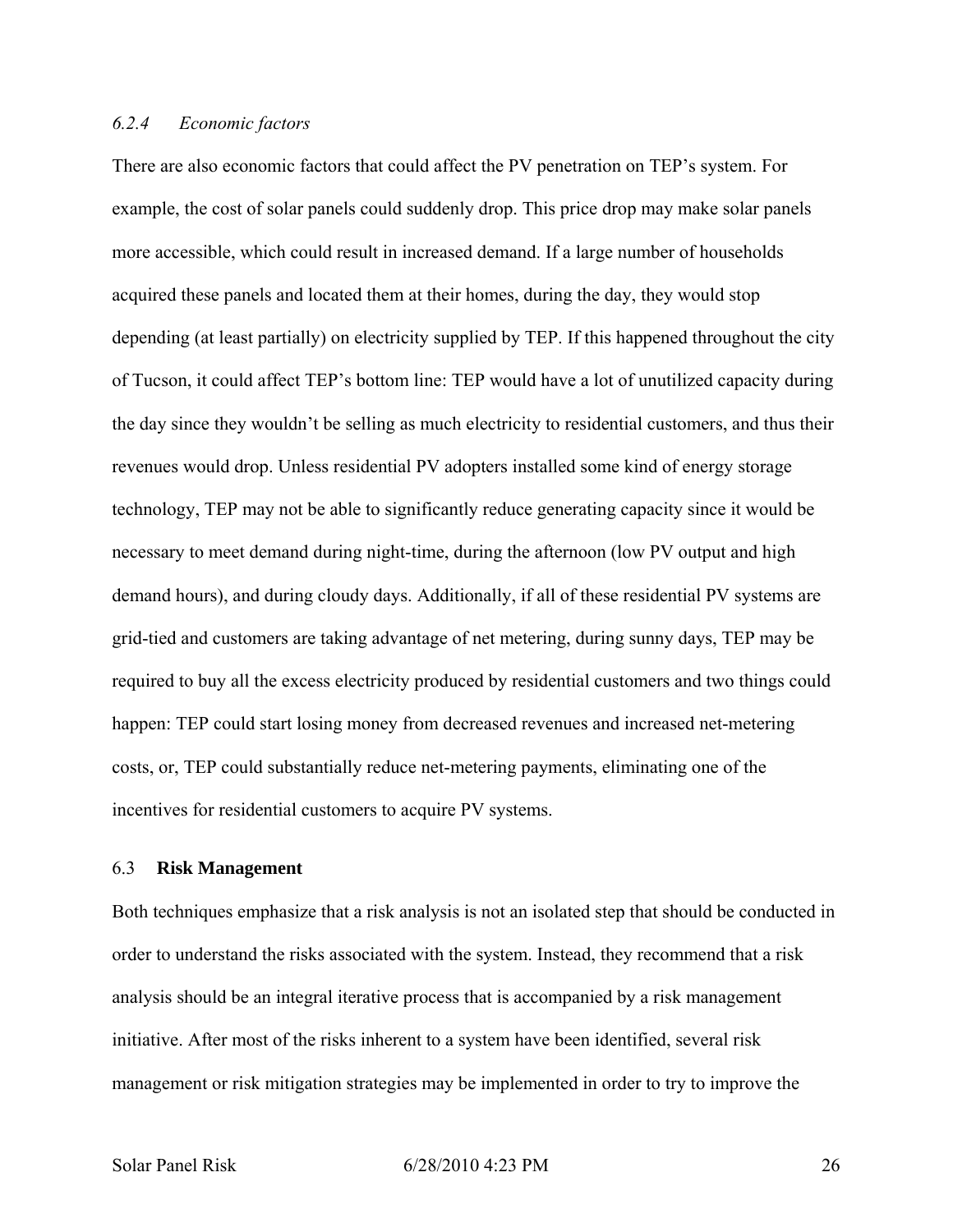system. The following section describes some risk management strategies that have already been implemented and suggests additional alternatives.

### *6.3.1 Demand Risk*

TEP's Resource Planning group factors in the variable demand exposure associated with renewable generation resources. Currently, TEP targets a 15% planning reserve margin to ensure adequate system capacity. This planning reserve margin is used to cover peak load obligations and to mitigate unforeseen system contingencies. According to Mike Sheehan, Director of Resource Planning, TEP is aware of the increased demand risk associated with renewable resources and is considering the potential of customer demand response programs, energy storage technologies, and the need for additional quick-start combustion turbines as possible mitigation strategies.

Additionally, output variability may also be explored. The possibility of designing curtailment options around both utility-scale and DG resources may provide system dispatchers with another tool to maintain system reliability on days with adverse weather conditions. TEP's most recent strategy is to implement a diversified utility-scale renewable portfolio based on a wide range of technologies dispersed over a number of geographical locations. This diversification strategy is a means to reduce the magnitude of output variations and to mitigate simultaneous solar curtailments from cloud cover .In order to maintain future system reliability standards, both TEP and other regional utilities should revise their backup capacity and operating reserve policies as their renewable energy portfolio increases.

We expect that as the percentage of renewable capacity increases, demand forecasting models and real-time weather monitoring and forecasting software will be implemented in order to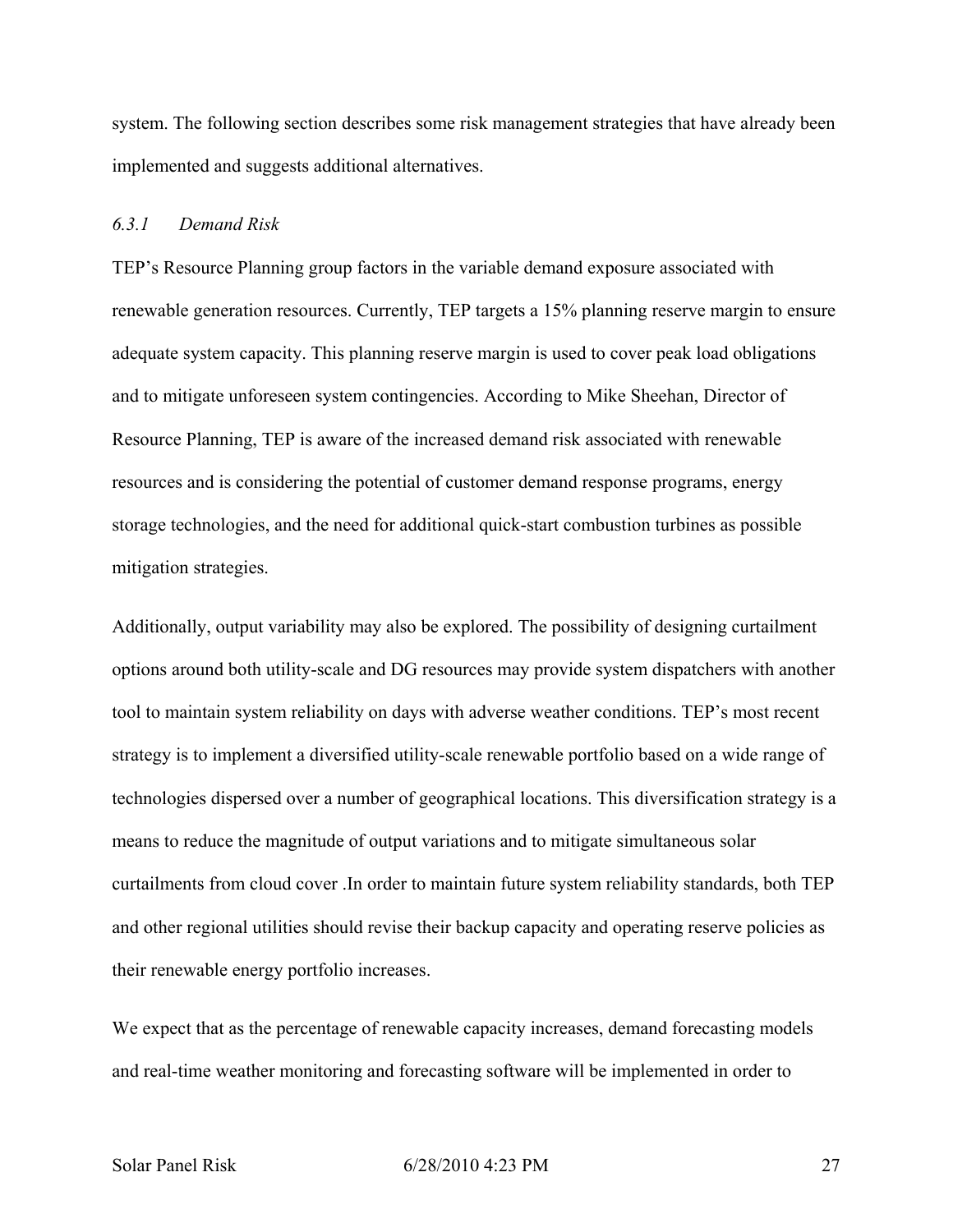identify risky dispatch scenarios that may require higher levels of back-up generation. These real-time monitoring systems would take the system to a "prevention" state that would enable system dispatchers to bring on additional generating resources as required.

### *6.3.2 Environmental Risks*

The U. S. Department of Energy, Energy Efficiency and Renewable Energy Program is working on the "Solar Energy Development Programmatic Environmental Impact Statement"<sup>(10)</sup> (PEIS) to analyze the environmental impact that solar projects might have and to develop and implement programs that would facilitate a responsible solar energy development. According to Bob Dame, owner of ERG Green, any project has to undergo several detailed assessments to comply with governmental and environmental regulations. These studies include, architectural studies, environmental studies, and biological studies (all managed by the EPA) and are conducted to ensure that the project's environmental impact is below the acceptable levels. Once the U. S. Department of Energy develops solar-specific environmental guidelines, the risks associated with developing solar farms in open-land will be reduced given that the project will have to comply with a series of requirements that minimize environmental impact.

Once solar PV panels are installed, no carbon emissions are produced as a consequence of power generation; however, the solar panel manufacturing process is not a zero emissions process. We were concerned that solar energy generation (considering the manufacturing, installation, and operating phases) could have a net positive carbon foot print; however, this is not the case. A. Study conducted by Solar Hydrogen Education Program<sup> $(5)$ </sup> found that the Springerville Solar Generating Station reduces the carbon footprint by 36.5 tons of  $CO<sub>2</sub>$  per kW DC installed, which is 91% less than a comparable fossil fuel powered plant. Additionally, the total energy used to manufacture the hardware of the Springerville Solar Generating Station is 12 MWh AC per kW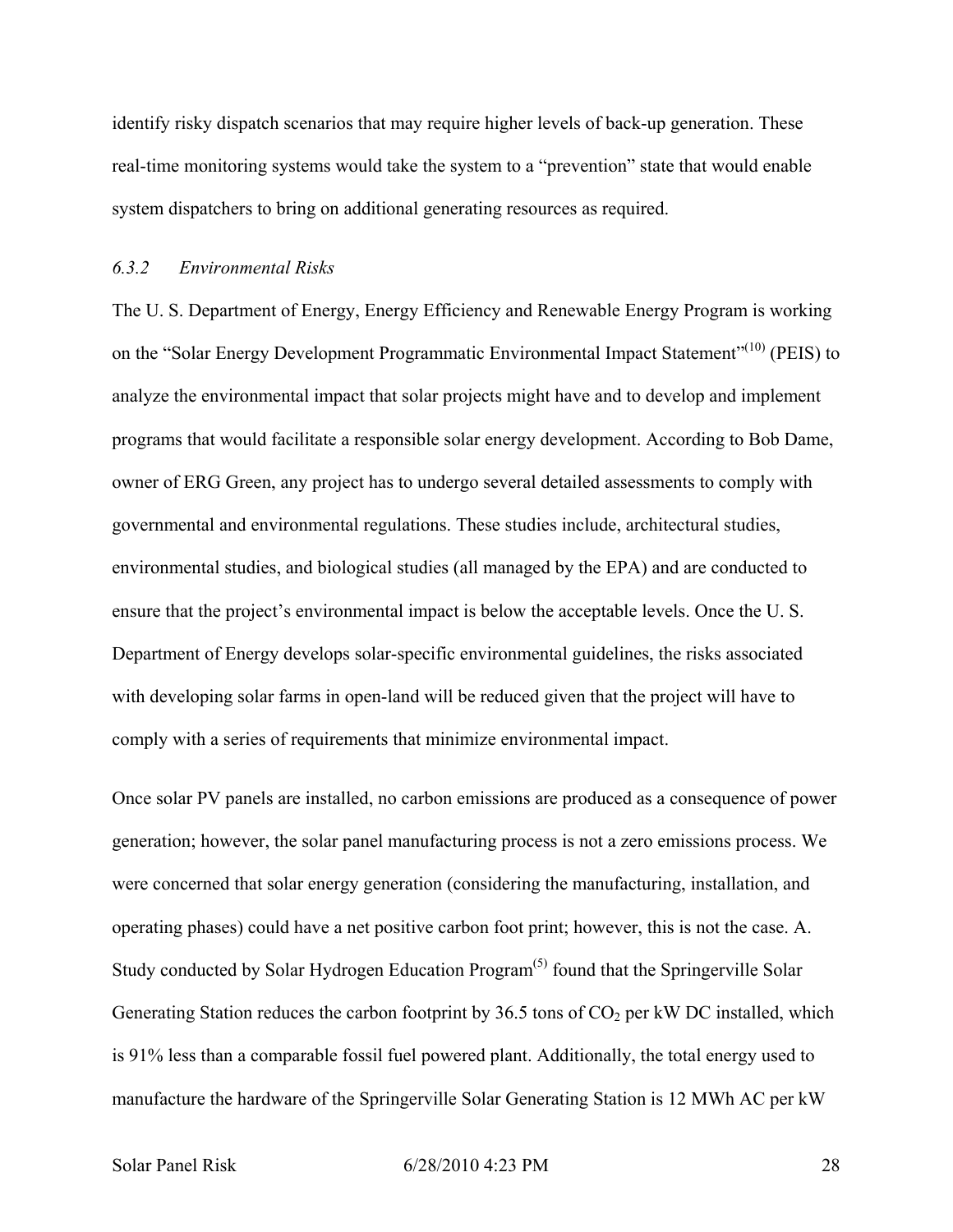DC (88% of which corresponds to solar panel manufacturing). Based on expected power production for the Springerville Solar Generating Station, the energy payback time would be 2.8 years, which is less than the 30 year expected life of the solar-powered plant<sup> $(9)$ </sup>. According to the United Kingdom's Parliamentary Office of Science and Technology<sup> $(12)$ </sup>, the carbon foot print of solar panel manufacturing is expected to be reduced with the development of thin film technologies and the implementation of new, less energy intensive, semi-conductor materials.

There are many technologies available that simplify the project planning process and may be used to design environmentally friendly projects. One example is geographic information systems (GIS), which may aid the planning of solar panel location. The GIS analysis may be conducted in various ways in order to reduce environmental impact. For example, the GIS may be used to identify solar-feasible greyfields<sup>3</sup> and sites such as roofs or buildings<sup>(15)</sup> that would not require the modification of open-land in order to locate the PV system, sites that can be easily connected to the grid, and sites that receive enough solar radiation to make the project viable. TEP's current environmental risk mitigations strategy is to construct utility-scale projects on greyfields such as reclaimed landfills and previous mining sites.

## *6.3.3 Financial Risks*

Solar energy is currently at a developmental state and capital prices are expensive. Depending on the price characteristics of energy and the inherent financial characteristics of the company, developing a solar farm may not be financially viable. However, in some cases, the financial penalty of implementing a solar powered plant may be reduced by introducing renewable energy tariffs, such as TEP's Renewable Energy Standard Tariff (REST), in order to use these funds to

1

<sup>&</sup>lt;sup>3</sup> Greyfields are underutilized real estate assets or lands. These sites have previously had other uses, such as old mines, mine waste tailings, landfills, mud slide zones, low level radiation sites, frequently flooded zones, and perhaps as buffer zones for wildlife reserves and wilderness areas.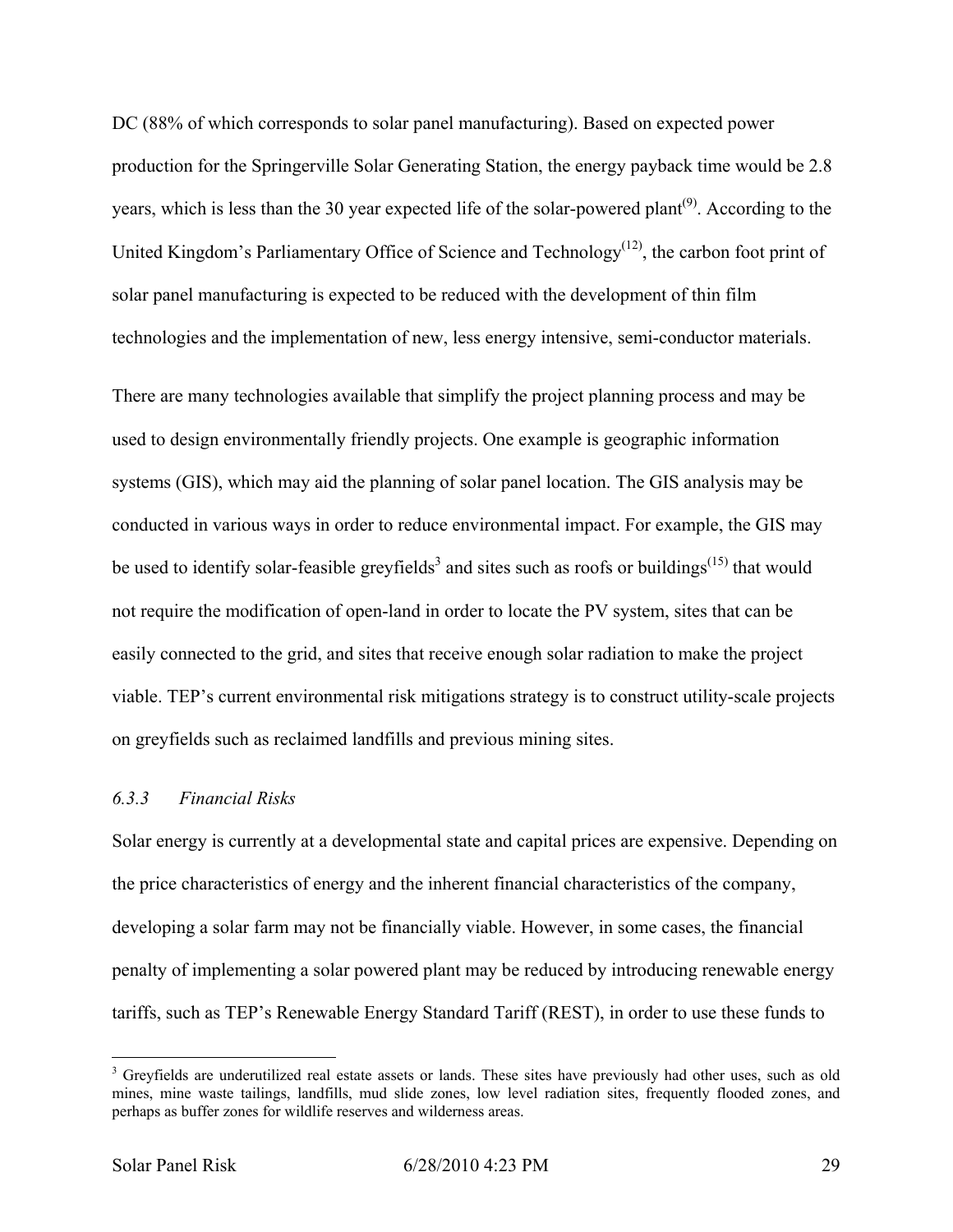promote the use of renewable energy. Revenues generated by these tariffs are passed on to customers who incorporate renewable-energy solutions to their homes, incentivizing them to switch to greener energy technologies.

It is important to note that utilities cannot pass-on their increased costs directly to their customers since, in most cases, they have a cap on the rate they can charge for electricity. In the case of TEP, they cannot file for a rate increase until after June 30, 2012, with the earliest effective date being January  $1<sup>st</sup>$ , 2013 (TEP 2009 Annual Report). Therefore, this is not a viable risk management alternative for mitigating the higher power costs from renewable energy sources.

According to Bill Henry, Principal Engineer at TEP, at the time that the Springerville Solar Generating Station was built, there were no federal incentives or rebates to help subsidize the project, and at the moment, TEP does not have any federal incentives that can be used to lower the investment cost of a solar farm. For this reason, another alternative for mitigating financial costs is creating special purpose entities (SPE) to develop and own the solar farms, and develop a lease agreement with them. A SPE is a legal entity (typically a company or partnership) that is created to serve a particular purpose, in this case, owning the solar farm. This SPE may be owned by one or more entities which may not to be related to TEP and may qualify for federal or state rebates that are not available to TEP. This may help reduce the investment cost and would reduce the energy generation cost for this facility or any future facilities that employ this strategy.

Another financial risk is interest rate risk: the risk of interest rates increasing and affecting the interest payments on PV project loans. However, the interest rate risk may be mitigated by conducting interest rate swaps. When companies enroll interest rate swaps, they swap floating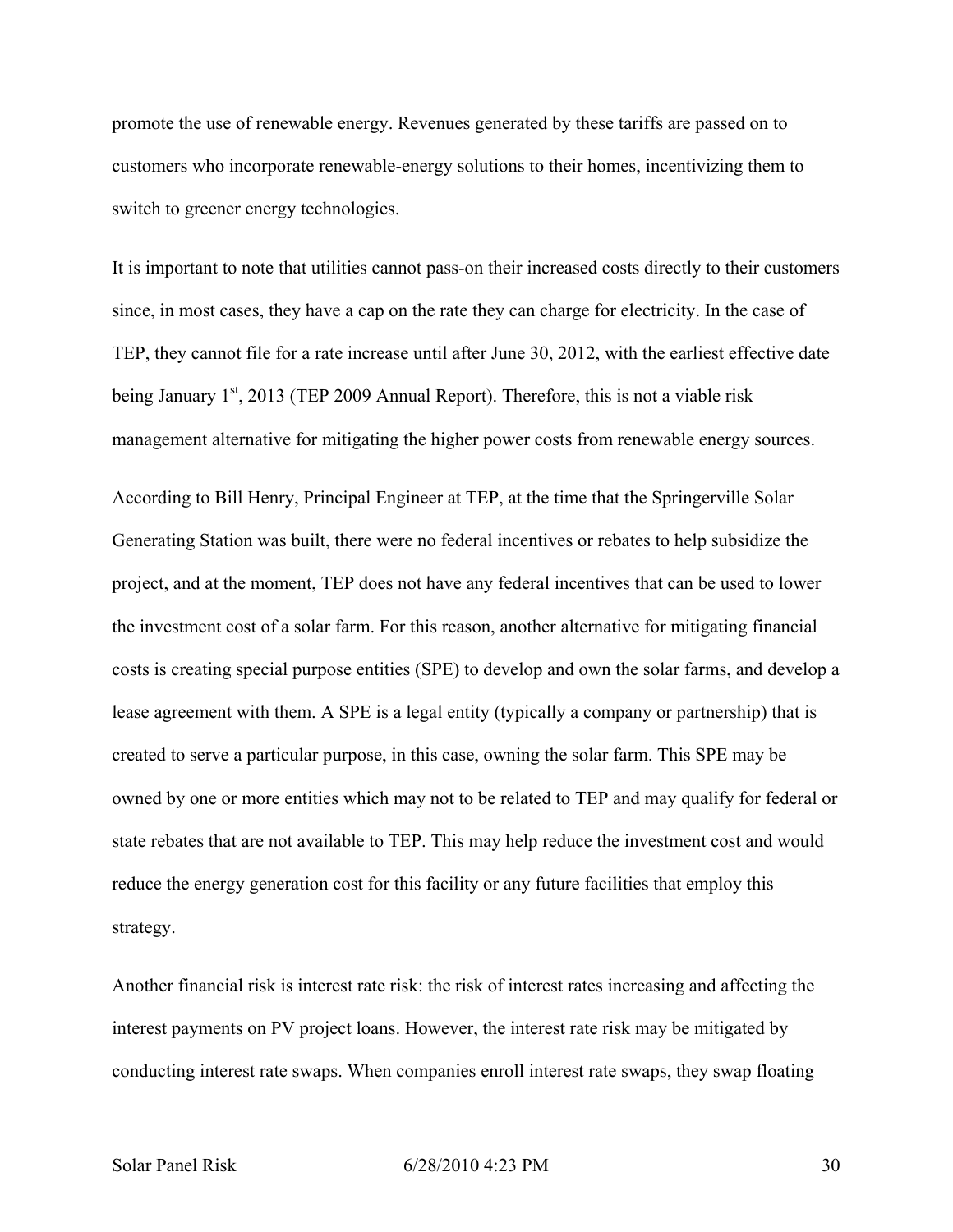debt for fixed rate debt (or vice versa) in order to either exploit their competitive advantage in the fixed or floating rate market, attempt to match the characteristics of their assets and liabilities, or reduce their exposure to interest rate risk. According to TEP's 2009 Annual Report, TEP already enrolls in such interest rate swaps and thus it shouldn't be a problem for them to determine what is on their best interest for loans derived from any type of renewable energy projects.

## *6.3.4 Government Risks*

There is no good way to mitigate the impact of government risk; however there are several measures that may be taken to be prepared in case of changes. TEP could conduct various whatif analyses to try to understand what would happen if carbon emission regulations changed and how this would impact their strategies. It is probably not financially viable or necessary to develop a plan for each particular scenario, but by understanding the possible impact it would have, TEP would be able to react faster to any changes, thus reducing the lead-time between finalizing the plan and deploying the new strategies.

#### 6.4 **Unintended consequences**

Implementing new systems, strategies, laws, or controls, has had additional consequences (not necessarily positive) to the desired ones (unintended consequences). These unintended consequences sometimes defeat the purpose of the new implementation, thus making it important to think outside the box and try to predict what these consequences may be. The systems engineer is responsible for the big picture of system development. Hence, the system engineer must search for unintended consequences of the system under design.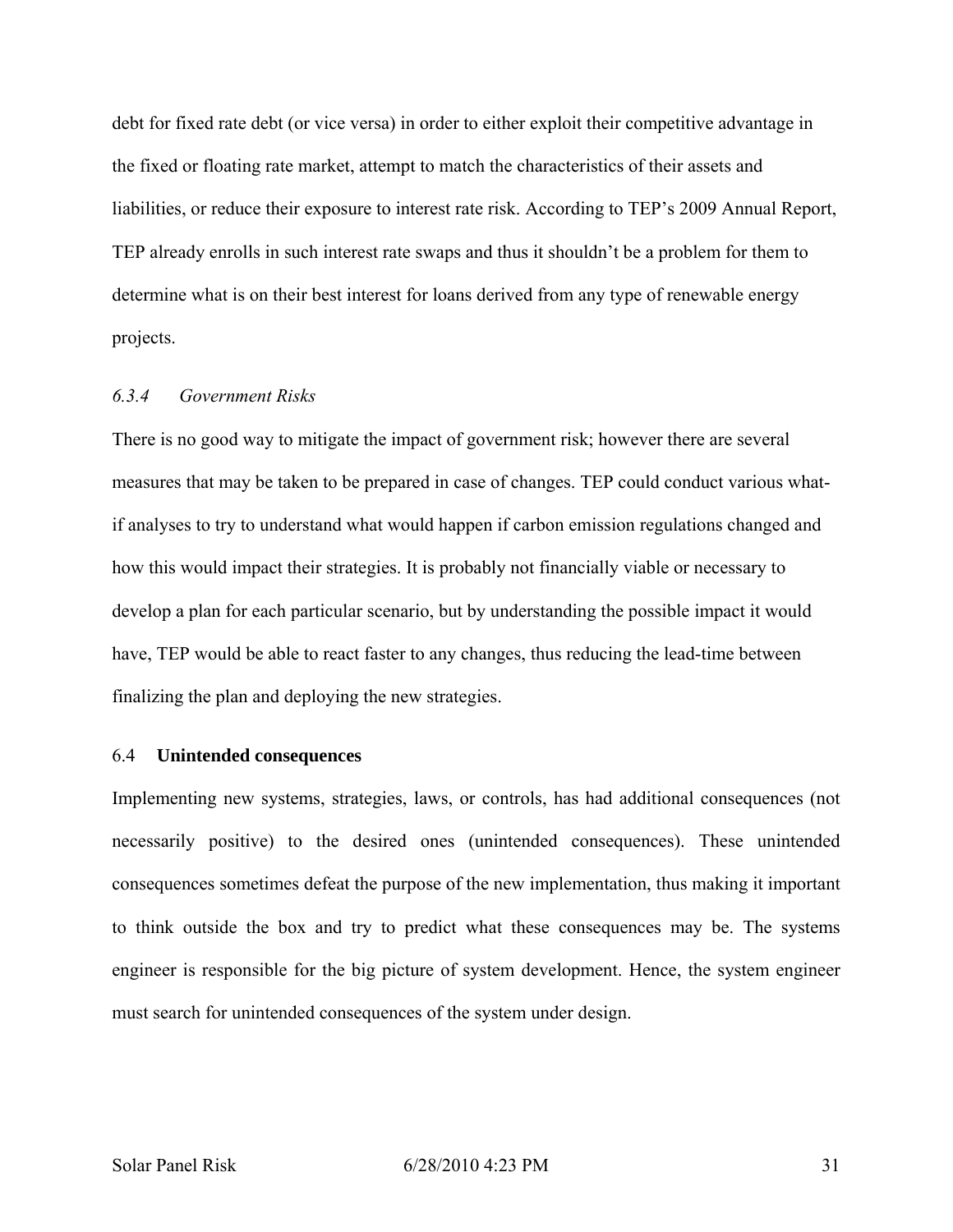Incorporating photovoltaic solar panels into a commercial electric power grid has one interesting possible unintended consequence: global cooling. Solar panels do two things: they absorb sunlight energy and transform it into electricity, and they also reflect some of the sunlight back into the atmosphere. PV panels prevent sunlight from hitting the ground and being absorbed by the Earth, reducing the amount of energy absorbed by the Earth in the form of heat and therefore contributing to global cooling. These effects could be significant if the whole planet was covered by solar panel; however, given the small percentage of the Earth's surface that will be covered by solar panels, if this effect occurred, it is expected to be negligible.

### **7. SUMMARY**

Bahill's and Haimes' risk analysis techniques have both differences and similarities. The main difference is that Bahill's technique uses a more qualitative approach to risk analysis whereas most of Haimes' techniques are quantitative. Both methods are equally effective for conducting risk analysis; however, in order to apply Haimes' PMRM technique, one must have significant knowledge of the probability-damage relationship, which, depending on the system, may not always be available or easy to derive.

Based on their analysis, there are two things that should be kept in mind. The first is normalizing the frequency and severity scales in order to give equal weight to both factors $^{(1)}$ , and the second is to beware of the risk of extreme events and to avoid basing conclusions on the expected value of risk since this will give equal weight to events with high probability of occurrence and low severity and events with low probability of occurrence and high severity.

Regarding the PV system risk analysis, as expected, the risk of clouds blocking the sun and introducing output variability is the biggest non-grid related risk for a PV system. Additionally,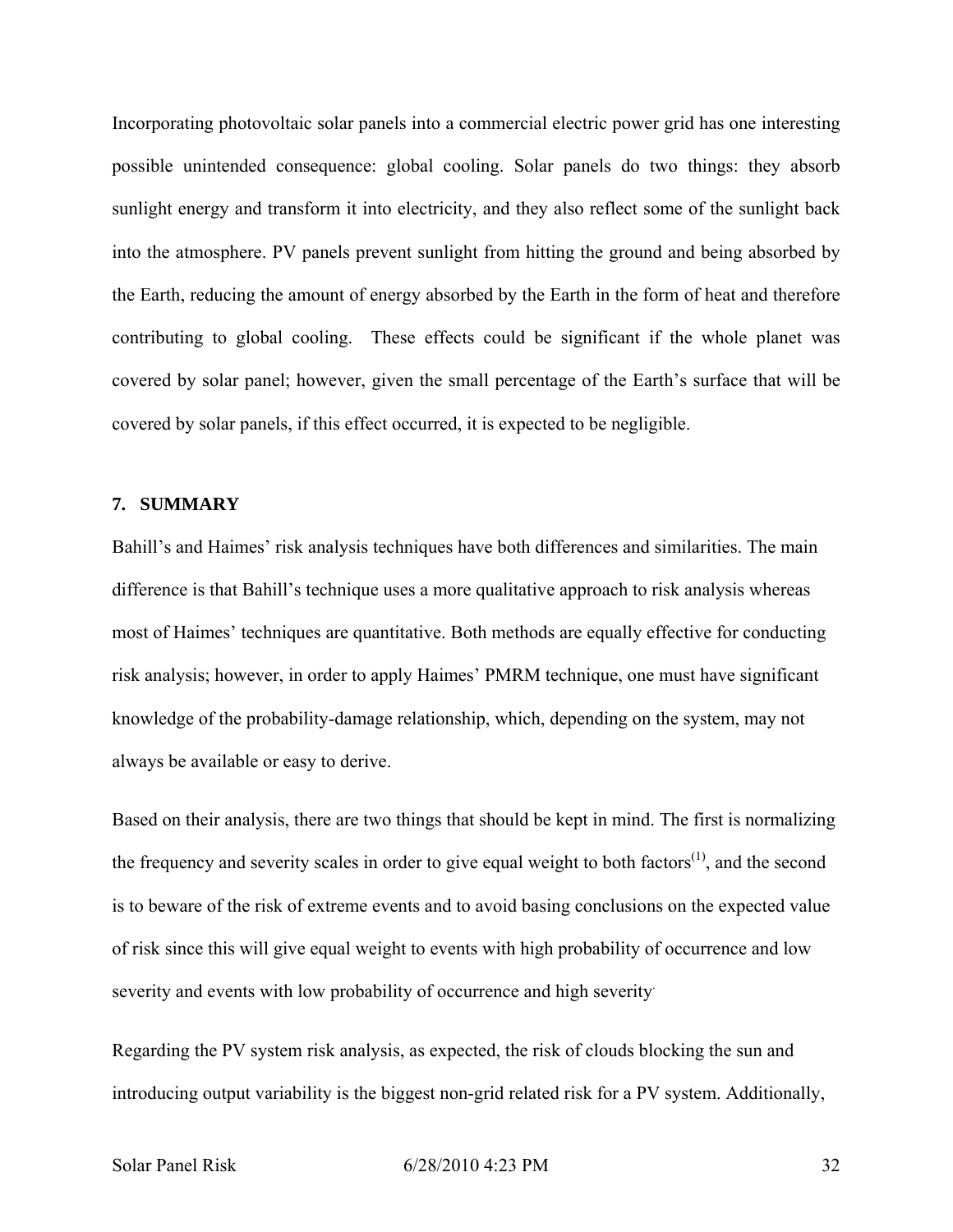as PV solar becomes a larger component of TEP's energy portfolio, it is important for them to revise their back-up capacity policies and consider alternative storage methods in order to reduce the risk of reduced power output on periods with high demand. It is important to note that in order for TEP to meet the distributed generation requirements, rebates and federal tax incentives are a very important.

After conducting the what-if analysis, even under the worst case scenario of total sunlight blockage and demand peaking, with appropriate planning, it is possible to develop strategies that will prevent brownouts and demand shortage. Based on how much PV solar energy TEP has, it may be important to develop and implement state-of-the-art weather forecasting, which combined with their current demand forecasting methods, will help them identify risky scenarios and act appropriately.

#### **8. ACKNOWLEDGEMENTS**

We thank Tom Hansen (TEP), Bill Henry (TEP), Mike Sheehan (TEP), Victor Aguirre (TEP), Jon Bowman (TEP), Kevin Battaglia (TEP), and Bob Dame (ERG Green) for the information provided through personal interviews or electronic communication. We also thank Professors Guzin Bayraksan, Young-Jun Son, and Ferenc Szidarovszky for guidance and advice.

#### **References**

- 1. Bahill, T. A. and Smith. E. D. "An Industry Standard Risk Analysis Technique." Engineering Management Journal 21.4 (2009): 16-29.
- 2. Bahill, T. A. and Karnavas, W.J. "Risk Analysis of a Pinewood Derby: A Case Study." John Wiley and Sons (2000): 143-155.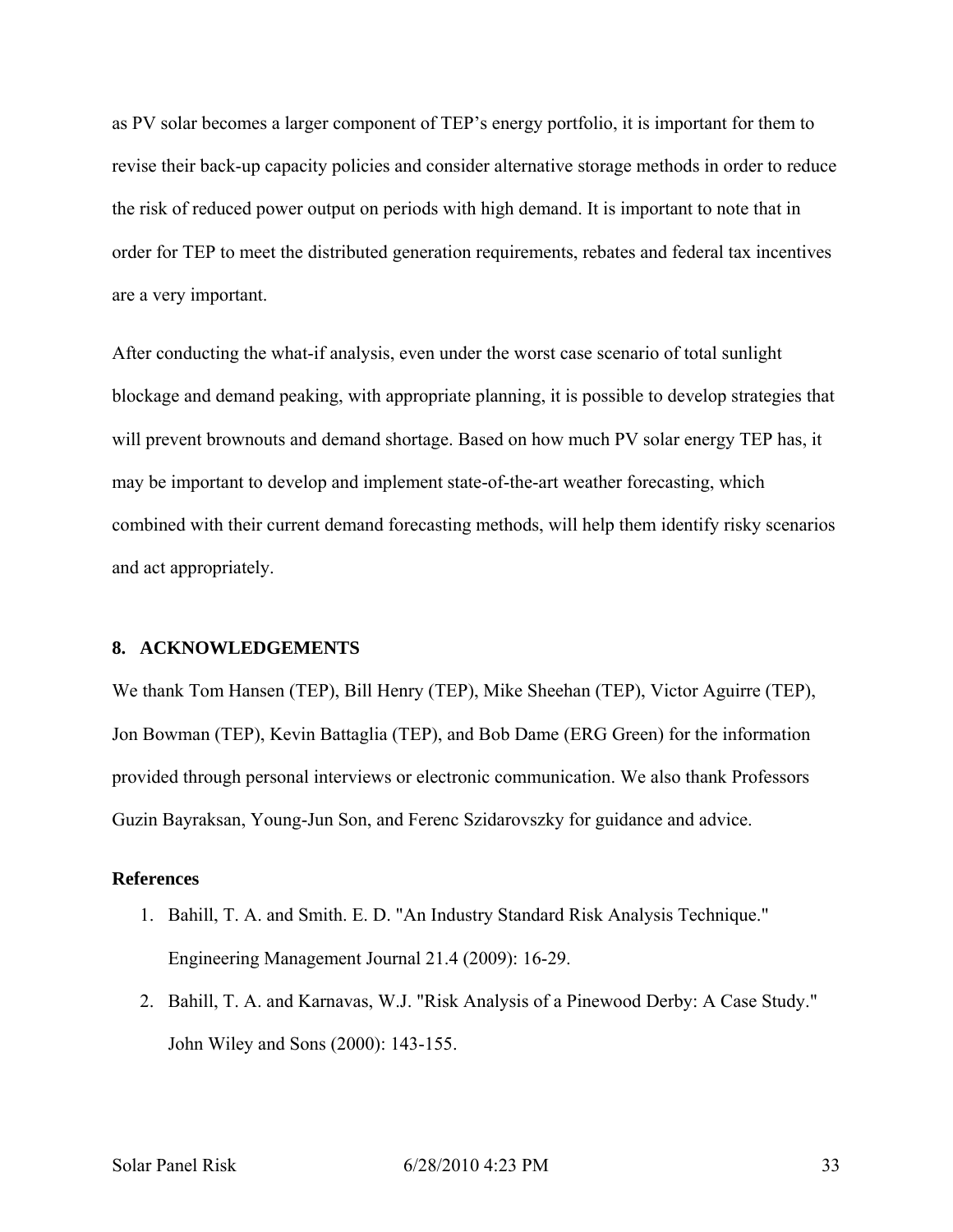- 3. Haimes, Y. Y. Risk Modeling, Assessment, and Management. New York: John Wiley & Sons, 1998.
- 4. Haimes, Y. Y., Kaplan, S., and Lambert, J.H. "Risk Filtering, Ranking, and Management Framework." Risk Analysis 22.2 (2002): 383-297.
- 5. Henry, M. H. and Haimes Y. Y. "A Comprehensive Network Security Risk Model for Process." Risk Analysis 29.2 (2009): 223-248.
- 6. Reyes Santos, J. and Haimes, Y.Y. "Applying the Partitioned Multiobjective Risk Method." Risk Analysis 24.3 (2002): 697-713.
- 7. Bahill, A. T., "Design and Testing of an Illuminance Management System," The ITEA Journal, **31**(1):63-89, March 2010.
- 8. Botta, R. and Bahill, A. T., A prioritization process, *Engineering Management Journal*, **19**(4):20-27, 2007.
- 9. Hansen, T. and Moore, L. "GreenWatts." 2005. Photovoltaic power plan experience at Tucson Electric Power. 16 February 2010 <http://www.greenwatts.com/Docs/TEPSolar.pdf>.
- 10. Energy, U.S. Department of Energy. (n.d.). Solar Energy Development Programmatic EIS. Retrieved April 29, 2010, from Information Center: http://solareis.anl.gov/about/index.cfm
- 11. Richerson-Smith, D. "Energy Efficiency and Renewable Programs." 2009. Tucson Electric Power. 23 March 2010 <http://www.tep.com/Company/News/Richerson-SmithEE&Renewables-Workshop2.pdf>.
- 12. Parliamentary Office of Science and Technology. "Carbon Footprint of Electricity Generation." Postnote October 2006: 1-4.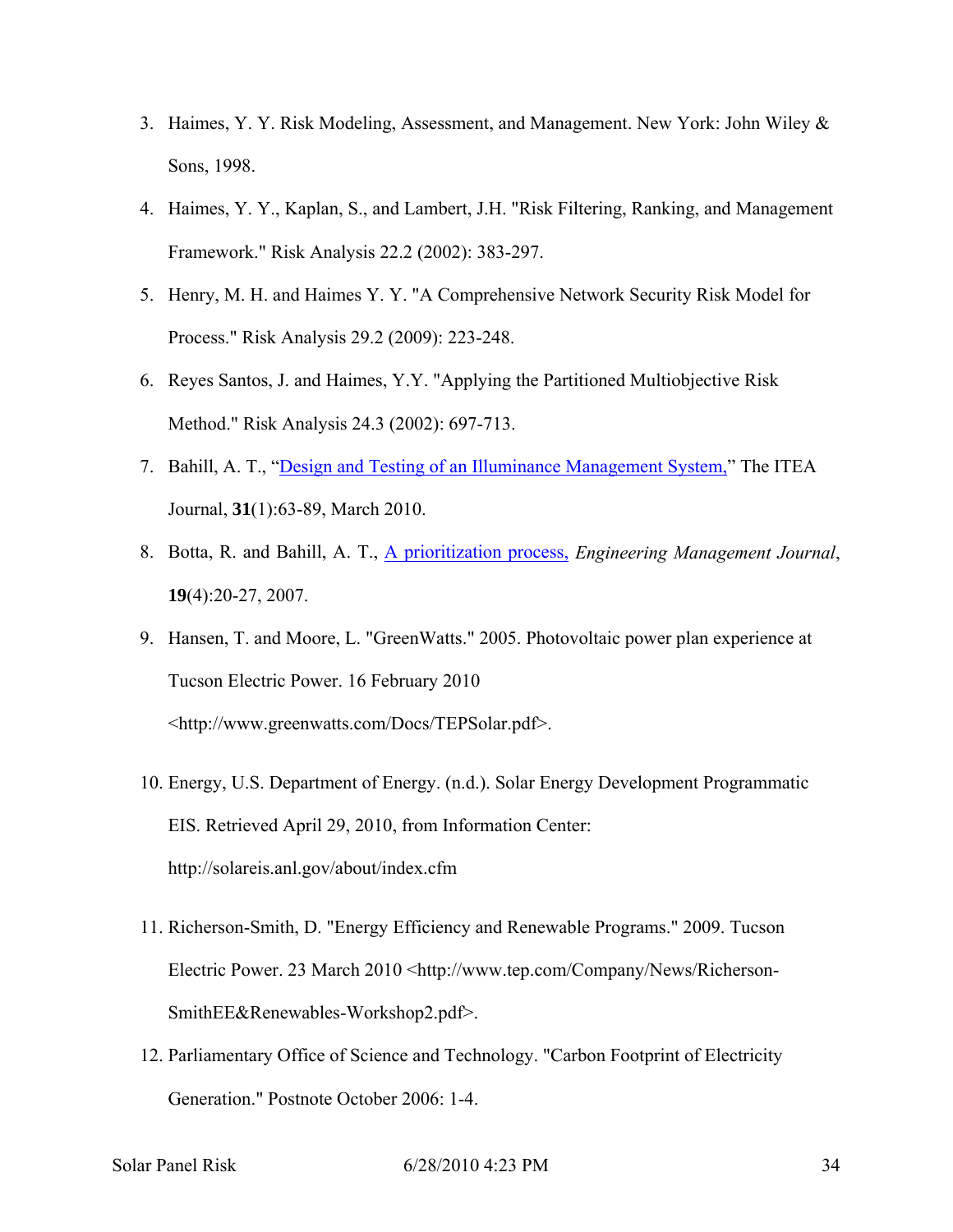- 13. Sheehan, M. "Renewable Resources." Tucson: TEP, 22 October 2009.
- 14. Smith, E. D., Szidarovszky, F., Karnavas, W. J. and Bahill, A. T., Sensitivity analysis, a powerful system validation technique, *The Open Cybernetics and Systemics Journal,* http://www.bentham.org/open/tocsj/openaccess2.htm, **2**:39-56, 2008, doi: 10.2174/1874110X00802010039
- 15. Chaves, A. and Bahill, A. T. "Using GIS to Locate Sites for Photovoltaic Solar Panels." Working Paper. May 2010.

## Bio Sketches

**Andrea Chaves** earned a B.S in Industrial Engineering in 2008, an M.S in Management with emphasis in Finance in 2009, and an M.S. in Industrial Engineering in 2010, all from the University of Arizona in Tucson. In 2008, she received the Wayne Wymore award for excellence in Systems and Industrial Engineering and was named outstanding senior for her graduating class. During her graduate studies at the University of Arizona, she worked as a teaching and research assistant in areas such as production planning, forecasting and optimization; probability and statistics; and systems engineering. In her spare time she enjoys triathlon, engaging in races that include swimming, biking, and running. She currently works as a Business Technology Analyst at Deloitte Consulting LLP in Denver, CO. She may be reached at achaves@email.arizona.edu .

**Terry Bahill** is a Professor of Systems Engineering at the University of Arizona in Tucson. He received his Ph.D. in electrical engineering and computer science from the University of California, Berkeley, in 1975. Bahill has worked with BAE Systems in San Diego, Hughes Missile Systems in Tucson, Sandia Laboratories in Albuquerque, Lockheed Martin Tactical Defense Systems in Eagan MN, Boeing Information, Space and Defense Systems in Kent, WA, Idaho National Engineering and Environmental Laboratory in Idaho Falls and Raytheon Missile Systems in Tucson. For these companies he presented seminars on Systems Engineering, worked on system development teams and helped them describe their Systems Engineering process. He holds a U.S. patent for the Bat Chooser, a system that computes the Ideal Bat Weight for